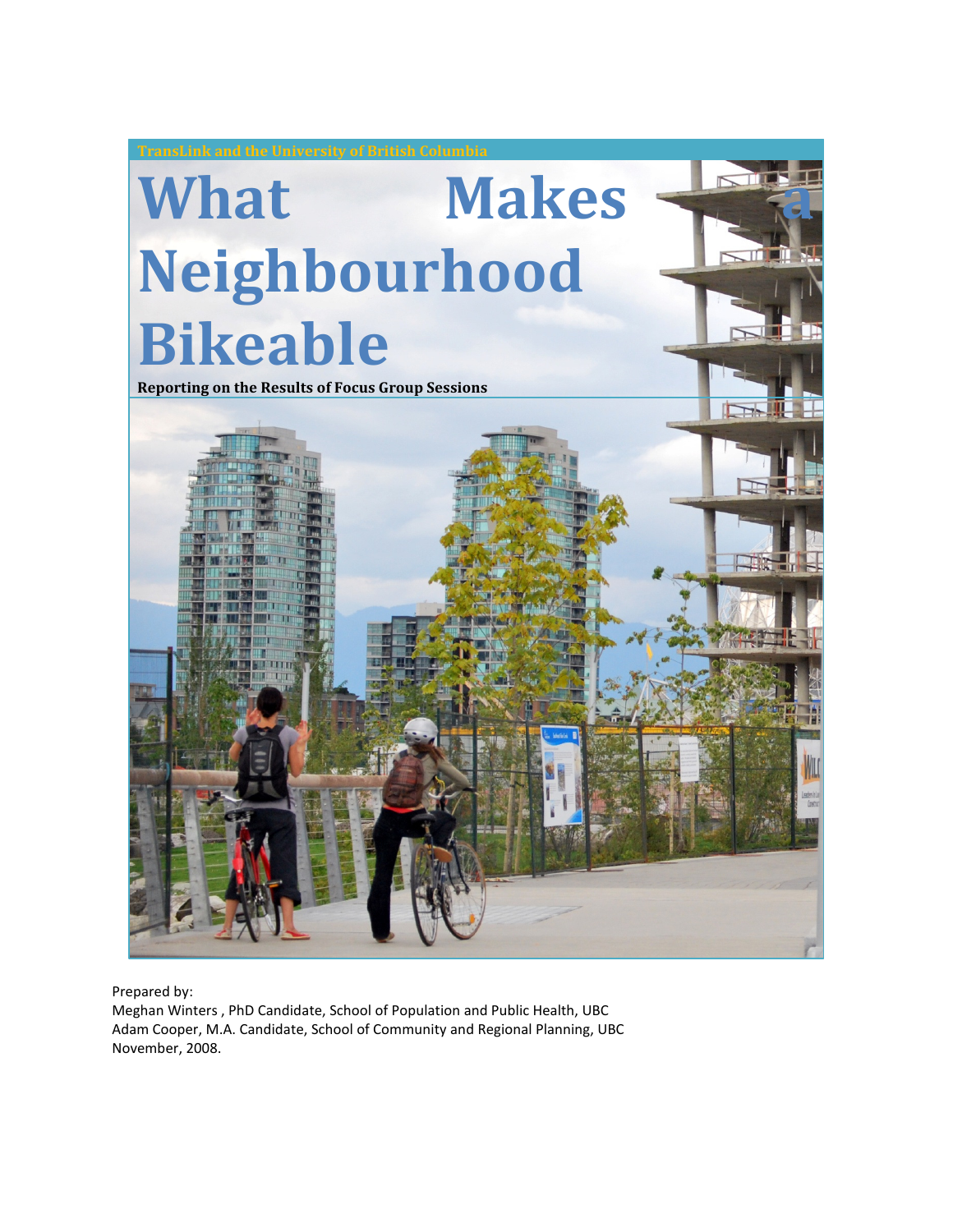# **TABLE OF CONTENTS**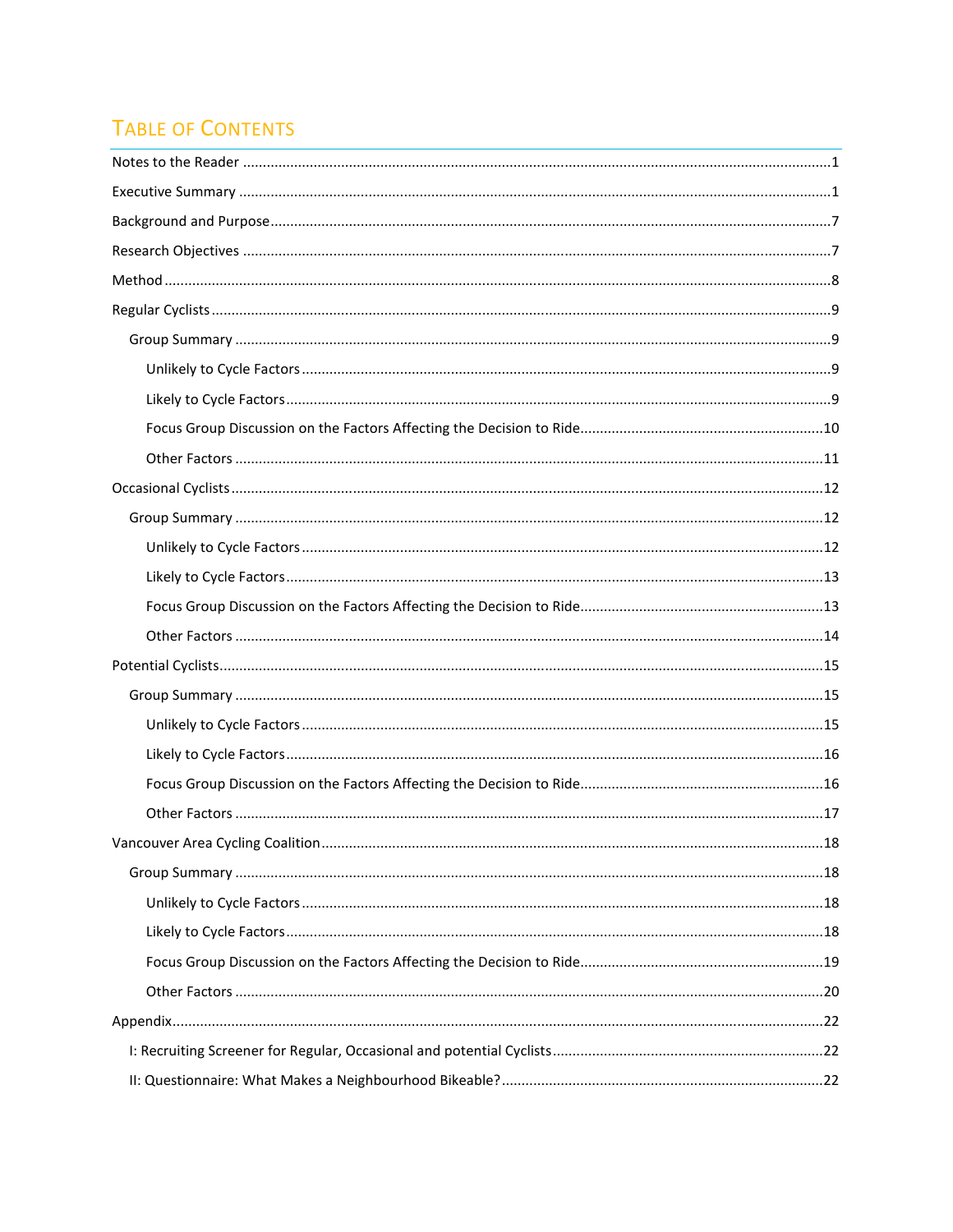## NOTES TO THE READER

The reader is reminded that while qualitative research provides a rich source of information in clarifying existing theories, creating hypotheses, and giving direction to future research, the intention in qualitative research is to uncover and explore people's motivations, perceptions, attitudes, beliefs and feelings, not to count the number of people who demonstrate a particular attribute. Although the participants in this study were drawn from the group(s) in the population from whom we seek answers, they were not chosen on any statistical basis. The findings presented in this report must therefore be considered directional in nature. No statistical inferences should be drawn from the research results.

Participant responses included in this report are quoted verbatim. Because they are verbatim quotes, they have not been edited for content or grammar. Respondents' names have not been included in this report, in order to protect their anonymity and the confidentiality of their contributions.

## EXECUTIVE SUMMARY

This report details the results of four focus group sessions conducted by TransLink in partnership with the Cycling in Cities study from the University of British Columbia. The focus groups were conducted in order to gain a deeper understanding of what makes a neighbourhood bikeable. Participants for one session were recruited from the Vancouver Area Cycling Coalition (VACC), while the other three groups were recruited from a pool of survey respondents from a previous Cycling in Cities survey who agreed to be contacted again. Participants in the latter three groups were stratified based on cycling ability; regular cyclists (who cycle at least once a week for transport purposes), occasional cyclists (who cycle less than once a week) and potential cyclists (who have not cycled for transportation purposes in the last year, but were willing to consider cycling in the futre). The results of these sessions will be used to inform other components of the Cycling in Cities Study, a bikeability index, as well as well as all long range cycle planning in Metro Vancouver.

During the four sessions, participants were asked to fill out a questionnaire that asked how eight different factors would increase or decrease their likelihood of cycling for a utilitarian trip. Following this, the moderator discussed these eight factors with them for approximately 45 minutes. Finally, the moderator asked the participants to prioritize the eight factors, by choosing the top three that would influence their decision to cycle. The results of the prioritization exercise were calculated by awarding 3 points to priority # 1, 2 points to priority # 2 and 1 point to priority # 3, giving a total of pool of 135 point to be distributed to the 8 factors.

The results of the prioritization exercise (Table 1) matched well with what was heard in the talk aloud sessions, with a few minor discrepancies. The first two factors - bike routes and traffic - account for 75 points or 55% of the total points that could be awarded during the exercise, suggesting that these two factors have a major influence on how bikeable a neighbourhood is perceived to be. The VACC group did not complete the prioritization exercise, as one member suggested these factors could not be disaggregated. However, the discussion and results of the questionnaire help to illustrate what about the 8 factors are important to cyclists.

The following sections examine the prioritized factors in greater detail, outlining the percentage of participants that indicated on the questionnaire a given aspect of a particular factor would make them more or less likely to cycle for a utilitarian trip, with notes on key points from all discussions. Please note that these percentages are not statistically significant for Metro Vancouver and are meant to demonstrate preferences among the 31 participants. For a detailed examination of each group please see the following sections which outline each group's questionnaire results, prioritization results and discussion.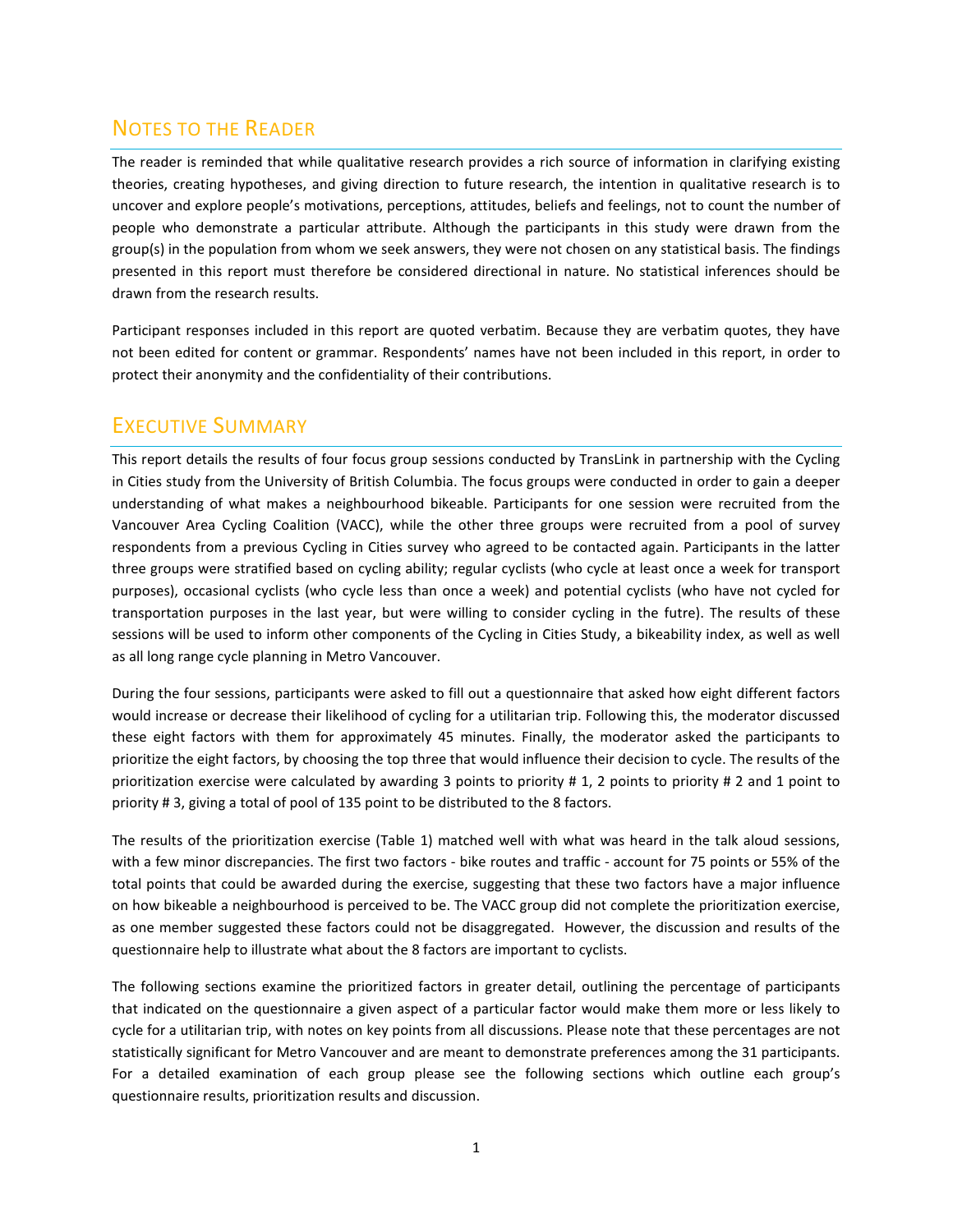#### TABLE 1: PRIORITIZED FACTORS

| Prioritization                                   | $\mathbf{1}$          | 2       | 3                  | 4              | 5                        | 6            | 7                         | 8                      |
|--------------------------------------------------|-----------------------|---------|--------------------|----------------|--------------------------|--------------|---------------------------|------------------------|
| Factor                                           | There are bike routes | Traffic | The Street Network | The Topography | The Environment En-route | The Distance | Use<br>Neighbourhood Land | The Population Density |
| (135 Total)<br>Points<br>Priority $1 = 3$ points |                       |         |                    |                |                          |              |                           |                        |
| Priority 2= 2 points                             | 50                    | 25      | 17                 | 16             | 12                       | 9            | 4                         | 2                      |
| Priority $3 = 3$ points                          |                       |         |                    |                |                          |              |                           |                        |

#### Factor # 1: There are Bike Routes …

Characteristics of bike routes that make people more likely to cycle

- Lead to my destination: 94%
- Connect with each other: 94%
- Have a barrier separating bikes from traffic: 90%
- Have bike symbols marked on the pavement: 71%
- Along major roads: 52%

Bike routes were of critical importance to all groups, although VACC members were more likely to cycle in places where bike routes were not present. Comments made during the sessions suggest that people feel much safer when cycling on a designated route. This is not true for parts of the region where a route is designated on a map, but no facilities have actually been installed. Participants defined a safe route as a place that; has a physical barrier separating them from traffic, is away from parked cars, is on a street with low traffic volume and away from large rucks and buses. Additionally many participants placed a high value on the aesthetics of the route.

#### Factor # 2: Traffic …

Characteristics of traffic that make people *less likely* to cycle

- Has many trucks: 87%
- Is fast moving: 77%
- Has many buses: 74%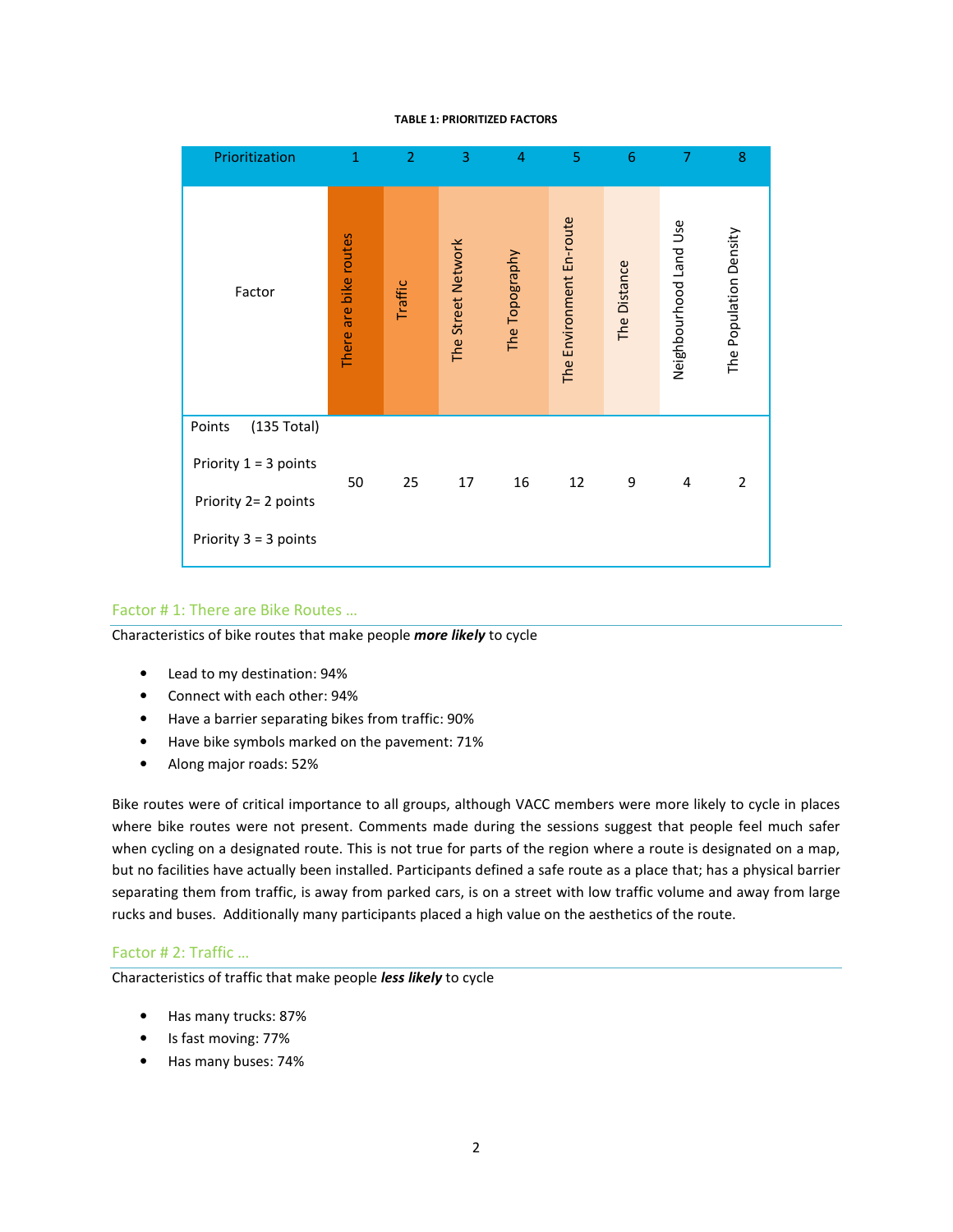Traffic was a major deterrent for cyclists of all skill levels and served as a barrier to entry for potential cyclists who typically had limited experience riding on the road. Many cyclists commented on their fear of having a door open onto them while riding next to parked vehicles and expressed a dislike for routes that sandwiched them between moving and stationary vehicles. The effect of traffic was magnified when riding on hills, as this made cyclist speed even lower compared to vehicles. Only the VACC group had participants that indicated they would be very likely to cycle in heavy traffic conditions.

## Factor # 3: The Street Network …

Characteristics of the street network that make people more likely to cycle

- Is on a grid mainly with long blocks (well connected): 67%
- Is on a grid mainly with short blocks (well connected): 61%
- Characteristics of the street network that make people less likely to cycle
- Has tunnels: 65%
- Has highways running through it: 61%

The street network was important to cyclists as it dictated their ability to maintain momentum during their trip. A common theme across all of the groups was that start and stop situations should be avoided or that cyclist activated intersections should be in higher use. Maintaining momentum was especially important in a commuting or utilitarian trip. Surprisingly, many participants felt that cul-de-sacs offered a safe and direct route, if they offered pedestrian and cyclist linkages. The presence of highways, bridges and tunnels was also important in the decision to cycle. Most cyclists felt they should be avoided if possible. If not possible, cyclists would like to have a route that is wide, physically separated and with a low grade, as this would help them navigate these obstacles with confidence. This is especially true for cyclists with less experience, although as experience is gained these factors become more neutral in the decision to cycle.

## Factor # 4: The Topography …

Characteristics of topography that make people *more likely* to cycle

- Is totally flat: 81%
- Is moderately hilly: 52%
- Characteristics of topography that make people less likely to cycle
- Is very hilly: 58%

Topography was most important to cyclists taking trip for commuting purposes, not because of the extra effort required (some even viewed climbs as a personal challenge) but because it meant their trip took longer to complete. Cyclists riding for recreational purposes also suggested that topography provided a physical challenge. Several individuals mentioned that if they could not manage the hill on bicycle, they would walk and push their bicycle up the hill, or that they could use transit. Topography was especially important when put in the context of other factors. Topography combined with traffic, pollution or noise, made it less bearable to the cyclists. Additionally, very steep terrain was a deterrent for cyclists with physical limitations and those who did not have end of trip facilities (e.g., showers and change rooms) at their destination.

### Factor # 5: The Environment En-route …

Characteristics of the environment en-route that make people *less likely* to cycle

• Has heavy air pollution: 77%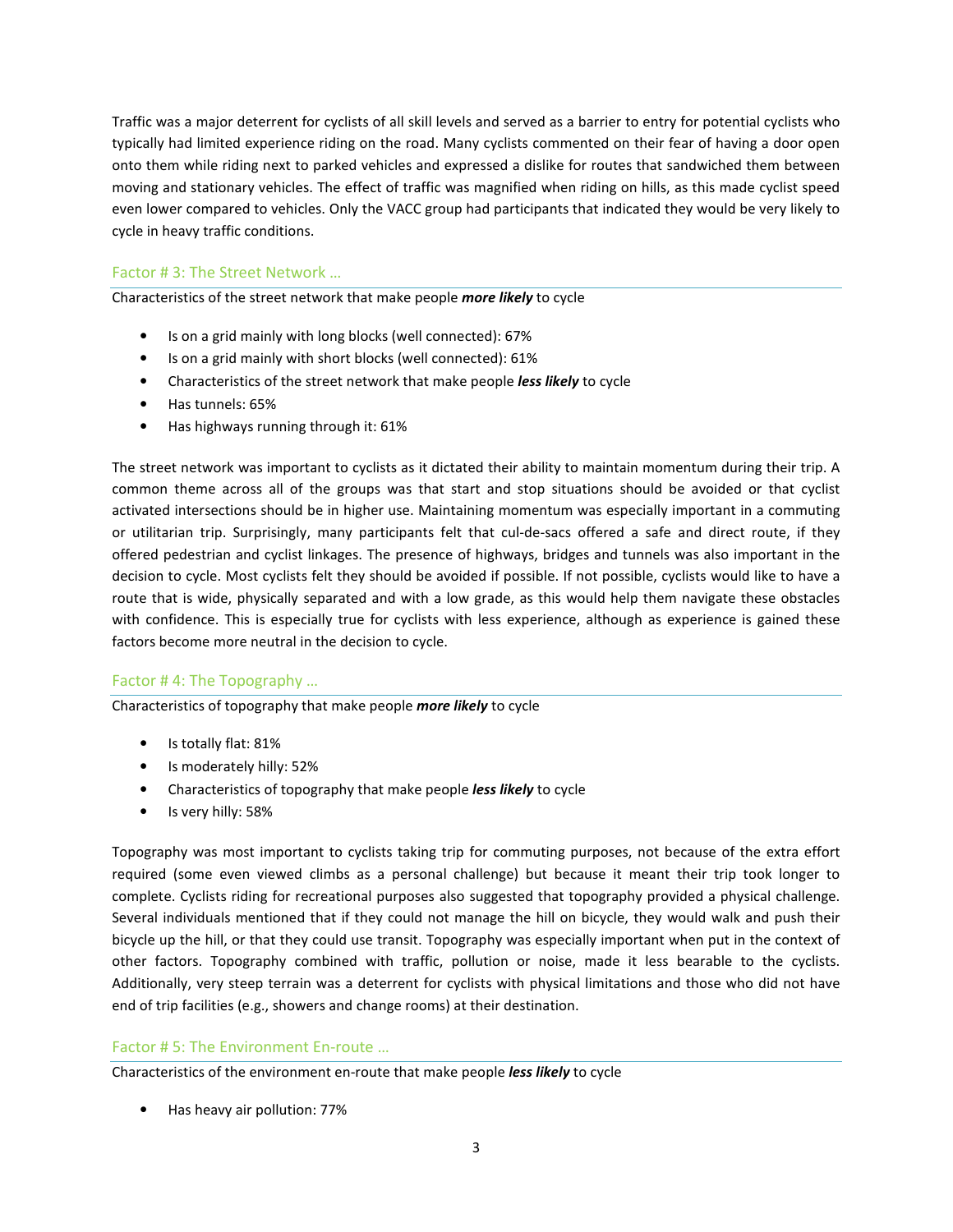## • Is very noisy: 58%

Although all of the groups had one or two participants who said they would ride in noisy or polluted situations, it was not the preference of any participant. Being exposed to air pollution was a very serious deterrent to cycling. Some indicated that they would go substantially out of their way to avoid heavily polluted roadways, especially frequent commuters and those with health impairments. Noise was less critical as a stand alone factor. However, the combination of noise, air pollution and heavy traffic would create an environment where some cyclists would be overloaded by the number of stimuli they had to pay attention to, making them more likely to make mistakes or have an accident.

## Factor # 6: The Distance

Characteristics of the distance that make people more likely to cycle

- Is between 3 5 km: 74%
- Is between 1 3 km: 71%
- Is under 1 km: 58%
- Is over 5 km: 48%

The discussion regarding distances that people were willing to cycle yielded some very interesting and surprising information. In almost every case it was not distance that was important to cyclists, but the time it took to complete a trip. The time quoted most often as being appropriate was approximately 30 minutes of cycling.

## Factor # 7: Neighbourhood Land Use …

Characteristics of neighbourhood land use that make people more likely to cycle

- Is mainly parks: 84%
- Is mainly residential: 77%
- Is a mix of the above uses (parks, stores, industrial, residential): 55%
- Characteristics of neighbourhood land use that make people less likely to cycle
- Is mainly industrial: 45%

The discussion around neighbourhood land use captured the participants desire to cycle in an area that was safe, calm and aesthetically pleasing. For experienced riders land use was not important; getting to their destination safe and quickly was the priority. For inexperienced cyclists, residential neighbourhoods offered an increased perception of safety as they believed traffic to move slower in these areas.

### Factor # 8: The Population Density …

Characteristics of the population density that make people more likely to cycle

- In the area is low (i.e., single family dwellings, large lots): 58%
- Characteristics of population density that are neutral in the decision to cycle
- In the area is moderate (i.e., 1 3 storey apartments and shared homes): 68%
- In the area is very high (i.e., mainly high-rise apartments): 61%

The discussions around population density failed to generate much interest within the groups. It was the factors that people associate with increased population density, such as increased traffic (pedestrian, cyclist and vehicle)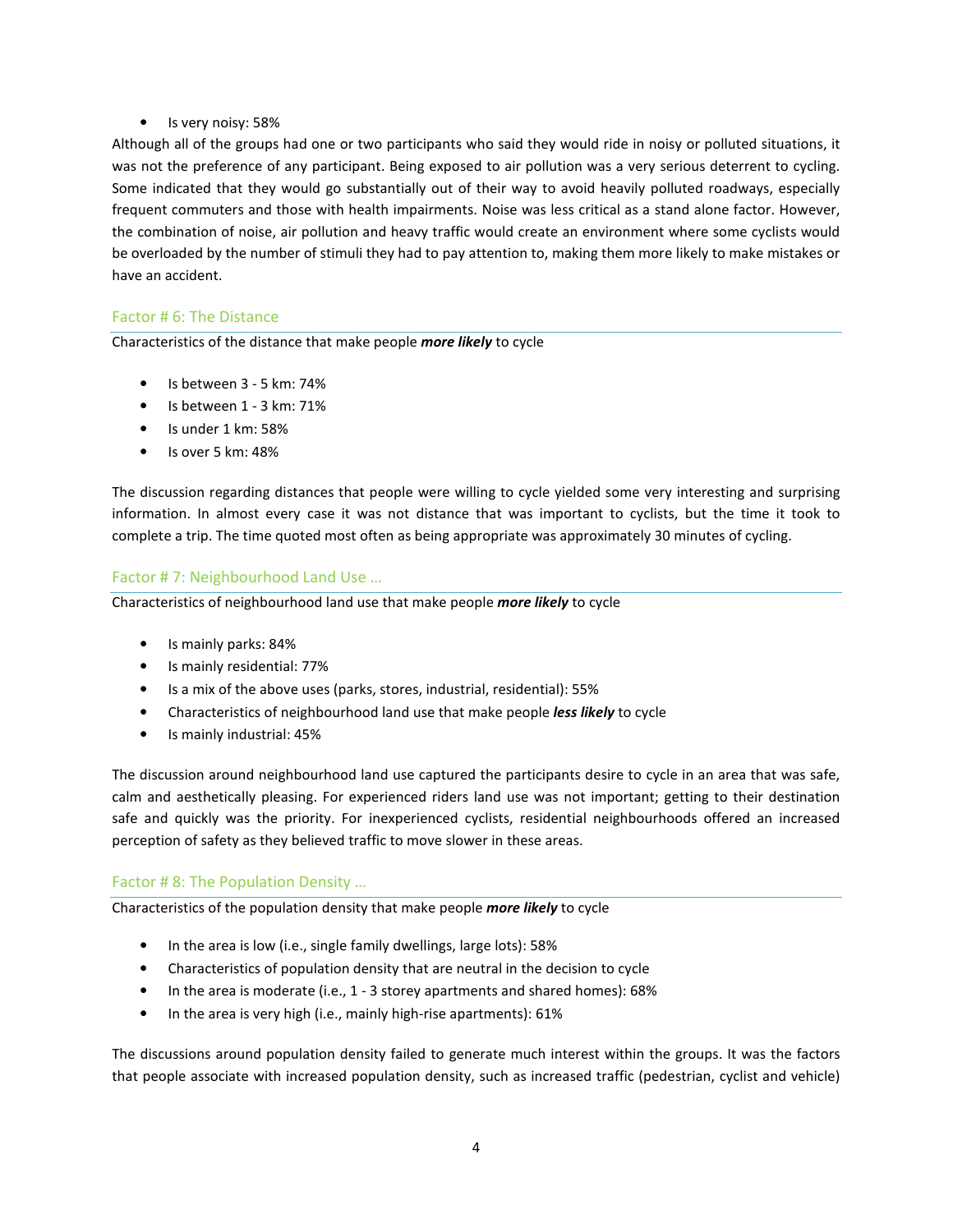that people were more concerned about. In general the built form of the area was not important to any of the participants.

### Across Group Comparison

Upon comparing the attribute ratings in the written exercise, a number of "directional" differences emerged between the focus group segments. While these differences are not statistically significant and cannot be generalized upon the segments at large, they are noteworthy of comment.

In the focus groups:

- A very hilly topography had a stronger negative influence on the propensity to cycle potential cyclists than for Regular cyclists.
- Shorter travel distances (under 5km) were more appealing to Potential Cyclists.
- Air pollution had a negative influence on the propensity to cycle for all group segments, but in particular, Potential cyclists.
- A very noisy environment had a negative influence on all segments, but was slightly more negative to Regular cyclists.
- A grid street network with long blocks was slightly more appealing to VACC and Regular cyclists (whose desire was to maintain speed and momentum), while a grid network with short blocks was slightly more appealing to Potential cyclists.
- Bridges were a negative influence on cycling for most segments, with the exception of Occasional cyclists, who rated this as slightly positively. This may relate to the emphasis on trips for recreational purposes among Occasional cyclists.
- Industrial neighbourhood land use had a more negative impact on Potential cyclists than Occasional cyclists. This may relate to fears by potential cyclists that industrial areas are empty spaces where they could be put in harms way.

### Other Important Factors

Safe Storage and End of Trip Facilities: Many of the comments received on the questionnaire were focused on providing safe/secure places to store bicycles at destinations. Additionally, end of trip facilities at work places seem to be critically important in attracting more people to cycle for commuting purposes.

Aesthetic Appeal: Having an attractive route was a major incentive to cycling more. Riders liked park like settings, places with good views or places that made them feel connected to nature in some way.

Road Condition: Multiple participants commented that the shoulders of roads need to be better maintained to encourage greater cycling uptake. The participants felt that currently bicycle lanes have too many potholes, as well as too much garbage and gravel littering the route.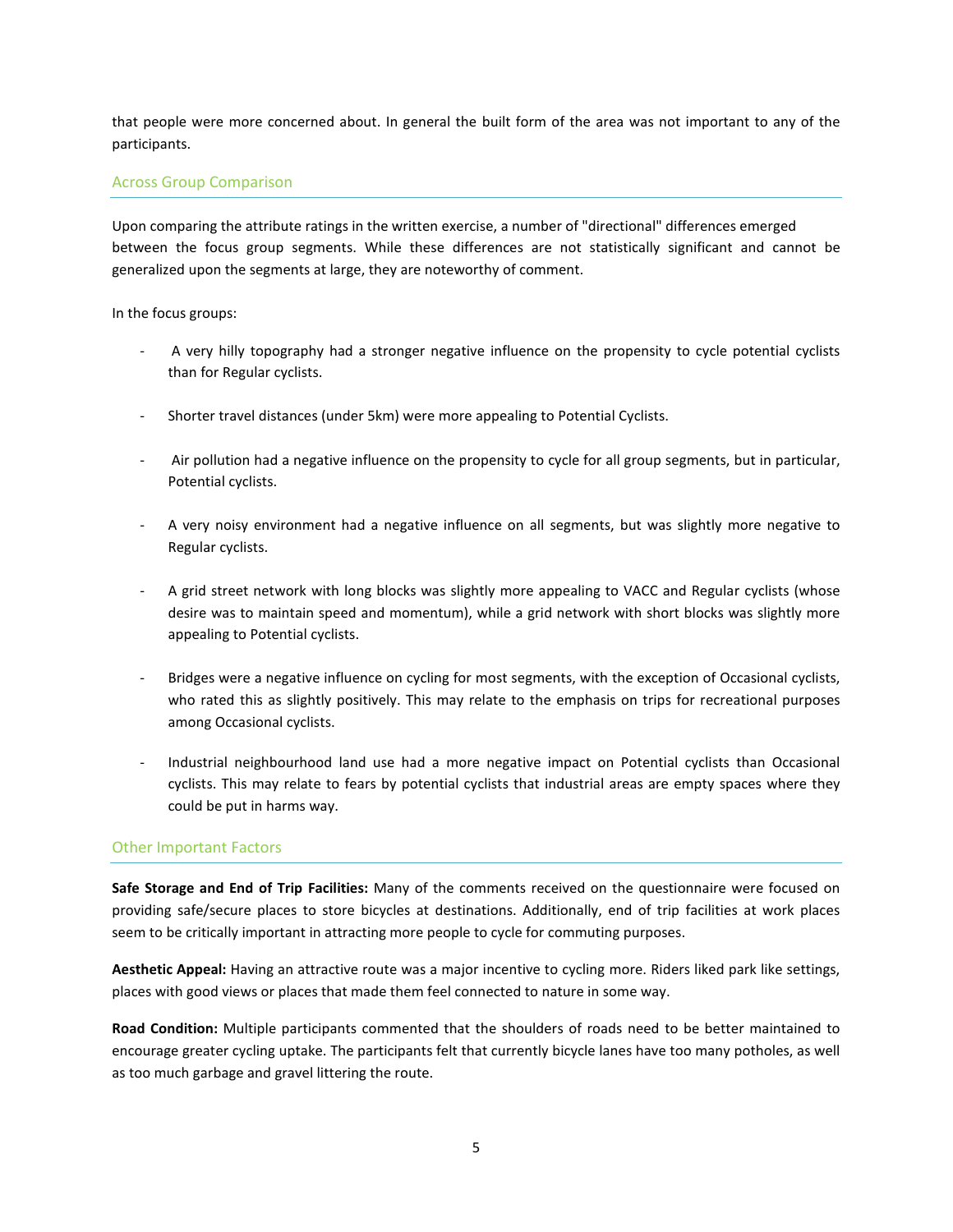Driver and Cyclist Education: Many participants commented that drivers and cyclists each did not have a clear understanding of the rules of the road. A greater understanding by each group of the actions of the other would make cyclists feel safer on the road.

Wayfinding: Improved signage would ensure cyclists do not get lost when attempting to navigate the bicycle routes. A common complaint was that cyclists wanted to ride and attempted to do so, but ended up lost.

### **Conclusions**

There are many actions that TransLink can take in conjunction with the regional municipalities to encourage higher levels of cycling across Metro Vancouver. Some of these actions are only feasible in the long run and will require significant planning and investment. However, in the near term the results of this focus group study will be used to inform the weighting of factors in a bikeability index under construction as part of the Cycling in Cities study.

Results of the focus groups suggest that improving the quality of designated cycling routes and building new routes should be the highest priority for improving cycling mode share across the region. However, there are other actions that can be taken in the near term to move towards a more cycling friendly region. Cyclist and motorist education, improved wayfinding and the provisions of secure storage areas are actions that can be taken now to help encourage the population to cycle more.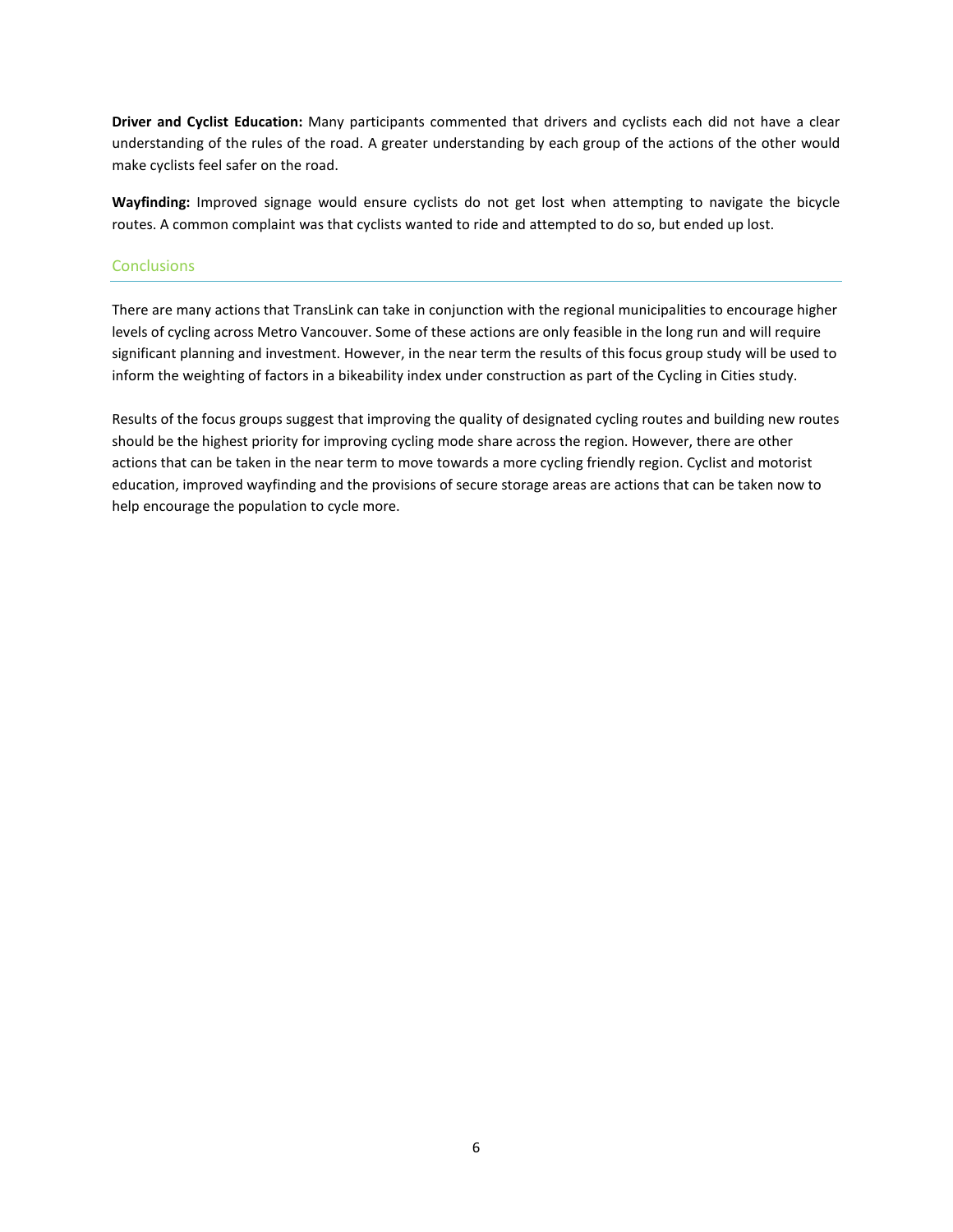## BACKGROUND AND PURPOSE

TransLink and the University of British Columbia require research on cyclists' perceptions and preferences to better understand what objective factors (i.e., observable information, such as the prevalence of hills, nature of street network , population density, land-use mix, prevalence of bike routes, air and noise pollution) make neighbourhoods more cycling friendly.

This research will complement a number of past and ongoing studies on the topic, and will serve to fill in a number of informational gaps, as well as to "validate" earlier findings by examining these issues from a qualitative perspective.

In the 2006 Cycling in Cities survey, 73 factors and 16 route types were rated on the extent to which they increased or decreased respondents likelihood of cycling. Factors that more strongly encouraged cycling included: cycling routes away from traffic noise and air pollution; cycling routes separated from traffic; cycling routes on flat terrain; and shorter distances to key destinations. Factors that strongly discouraged cycling included: bridges along the route where cyclists must share a narrow sidewalk; routes with on street parking; and routes with long steep sections. Although the 2006 Cycling in Cities survey included a fairly comprehensive list of factors and routes, several key objective factors were not included such as density and land use, as they are more complex topics difficult to address in a self administered survey.

The focus groups will serve to more qualitatively determine if all key aspects of the built environment that influence cycling choices have been captured, and to investigate in greater depth what aspects of these factors influence the bikeability of Metro Vancouver.

An important outcome of this research will be the development of a bikeability index , which will evaluate the capacity of neighbourhoods to achieve increased cycling mode shares. The bikeability index will allow for the funding of cycling improvements to b allocated across the region in a more systematic manner.

Feedback was sought from three types of cyclists (regular; who cycle at least once per week for transportation, occasional; who cycle at less than once a week and potential; who have not cycled in the last year for transportation purposes) that were identified in the 2006 Cycling in Cities survey, as well as from selected members of the Vancouver Area Cycling Coalition, a local cycling advocacy group.

## RESEARCH OBJECTIVES

The objectives of the research are as follows;

To better understand what objective factors make neighbourhoods more conducive to cycling;

- To use this information to validate results obtained from objective sources and aid in the development of a bikeability index;
- To determine If any key objective measures have been missed between the cycling segments.

The emphasis of the research will be on cycling for utilitarian or non-recreation purposes, but may touch upon aspects of recreation cycling, where useful and relevant. During the groups, participants will be asked to complete a brief questionnaire rating the influence of various objective factors on their decision to cycle, and then discuss their ratings in a group discussion led by a professional moderator. For more information please see the moderators guide and bikeability index questionnaire, (Appendix 1).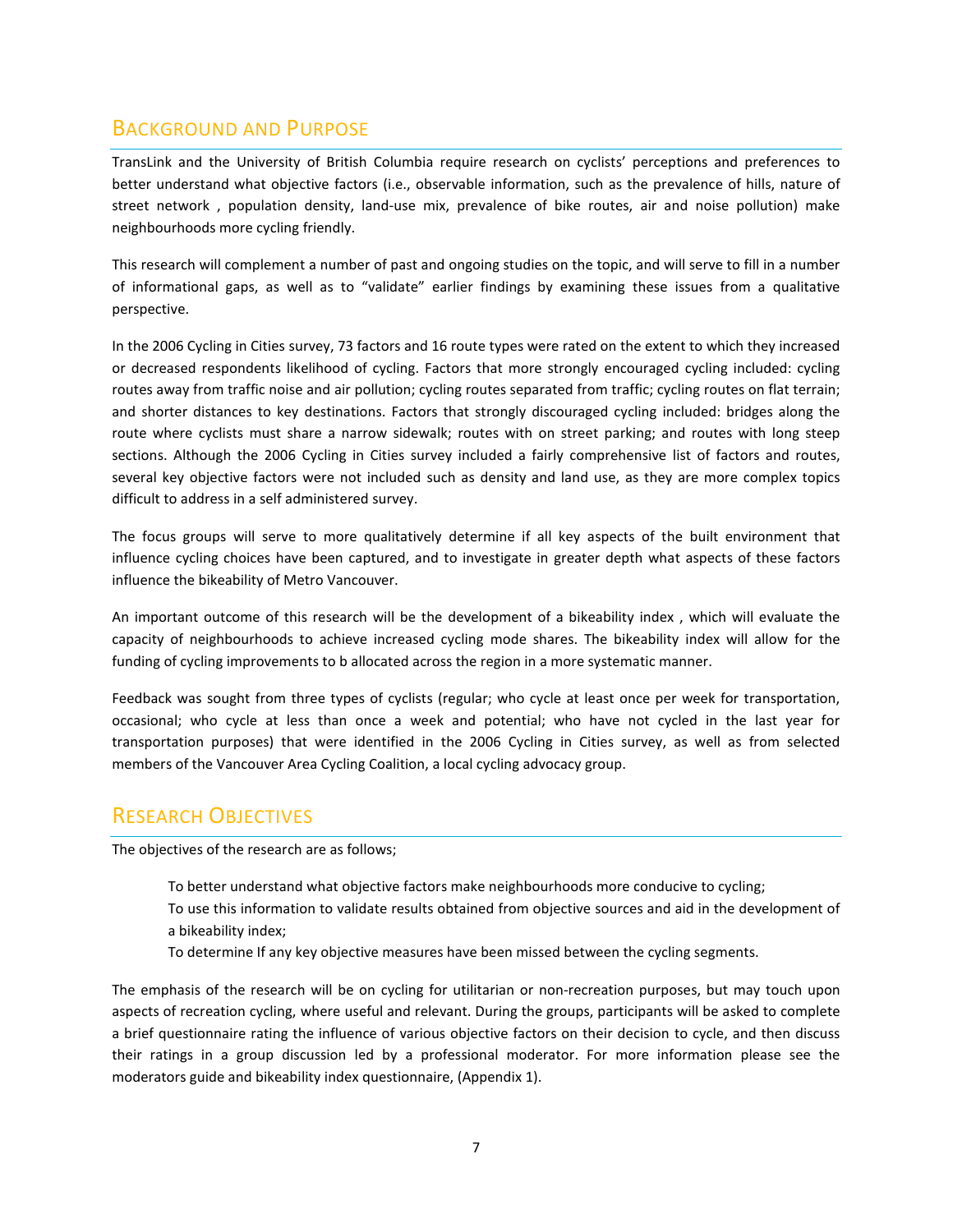## **METHOD**

The focus group sessions were designed to encourage dialogue and interaction, which is useful for uncovering perceptions and issues on which cyclists may hold a range of opinions. Four group sessions were conducted, with ten individuals recruited to each, in order to achieve groups composed of 6-8 individuals with similar cycling habits.

Group participants were recruited by UBC, and provided with a 24 hour recall. Non-VACC participants were recruited from a database of approximately 600 respondents from the 2006 Cycling in Cities survey who indicated they were willing to participate in future research. All participants signed consent forms and were verbally informed that they would be sound and video recorded for review purposes after the completion of the session. UBC and TransLink provide all participants with a \$75 incentive upon completion of the session.

The four 1½-hour focus groups were moderated by Adam Di Paula of NRG Research in Vancouver and were held on August 19<sup>th</sup> and 20<sup>th</sup> 2008. All sessions were held in NRG Research's Focus Group Facility, where they were video recorded for future academic purposes.

Each focus group session followed a similar format; an introduction session lasting ~15min, discussion of the various factors which affect the decision to cycle (topography, distance, the environment en route, traffic, the street network, bike routes, land uses and population density) for  $\sim$  45 minutes, followed by a discussion of any missing factors ~15 minutes and ending with a prioritization of the factors ~15 minutes.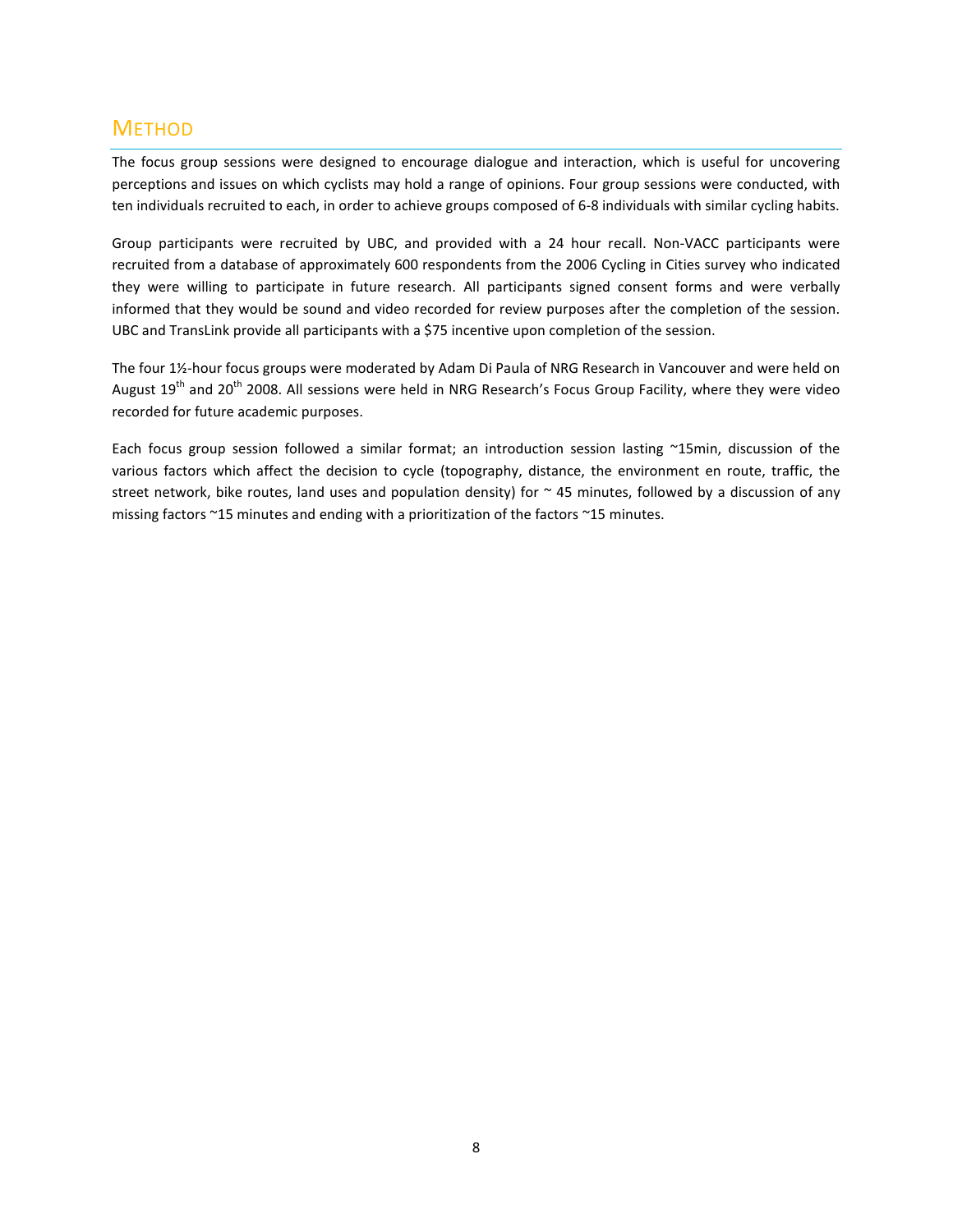# REGULAR CYCLISTS

#### Sex: 5 male, 3 female

Place of Residence: Burnaby, Langley, Richmond, Tsawwassen North Vancouver, and Vancouver

Age Range and Number of Participants: 35-44 (2) 45-54 (1) 55-64 (3) 65 or older (2)

The Regular Cyclist group represents cyclists in Metro Vancouver who have a high level of confidence cycling in this region. They are commuters, utilitarian cyclists, bicycle racers and recreational cyclists as well. They take at least one trip per week, typically for commuting purposes, although some ride much more frequently than this.

## GROUP SUMMARY

Using a scoring system from 1 to 3 - with 1 being the highest - participants were asked to rank the top 3 factors that would influence their decision to cycle trip for a non-recreational purpose. In order to calculate the most important factors across the group, scores of 1 were given 3 points, scores of 2 were given 2 points and scores of 3 were given 1 point. The results of the prioritization exercise are shown below. For a better understanding of the sub-components of the prioritization chart read the sections; likely to cycle factors, unlikely to cycle factors and factors affecting the decision to ride.

| <b>Factor Prioritization</b> |                       |                |                          |
|------------------------------|-----------------------|----------------|--------------------------|
| Group                        |                       |                | 3                        |
| <b>Regular Cyclists</b>      | There are bike routes | <b>Traffic</b> | The environment en-route |
|                              | (20 points)           | $(10$ points)  | (9 points)               |

The number next to the factor indicates the number of participants who indicated that the factor would make them unlikely to bicycle. Only those factors that 50% of the group agreed on have been included.

## UNLIKELY TO CYCLE FACTORS

Traffic has many trucks (8/8) Traffic has many buses (8/8) Traffic is fast moving (7/8) The street network has highways running through it (7/8) The street network has tunnels (7/8) The environment en-route has heavy air pollution (6/8) The environment en-route is very noisy (6/8) The street network has many cul-de-sacs (disconnected) (5/8) The street network has bridges (5/8) The topography is very hilly (5/8

## LIKELY TO CYCLE FACTORS

There are bike routes that lead to my destination (8/8) There are bike routes that connect with each other (8/8) Neighbourhood land use is mainly residential (8/8)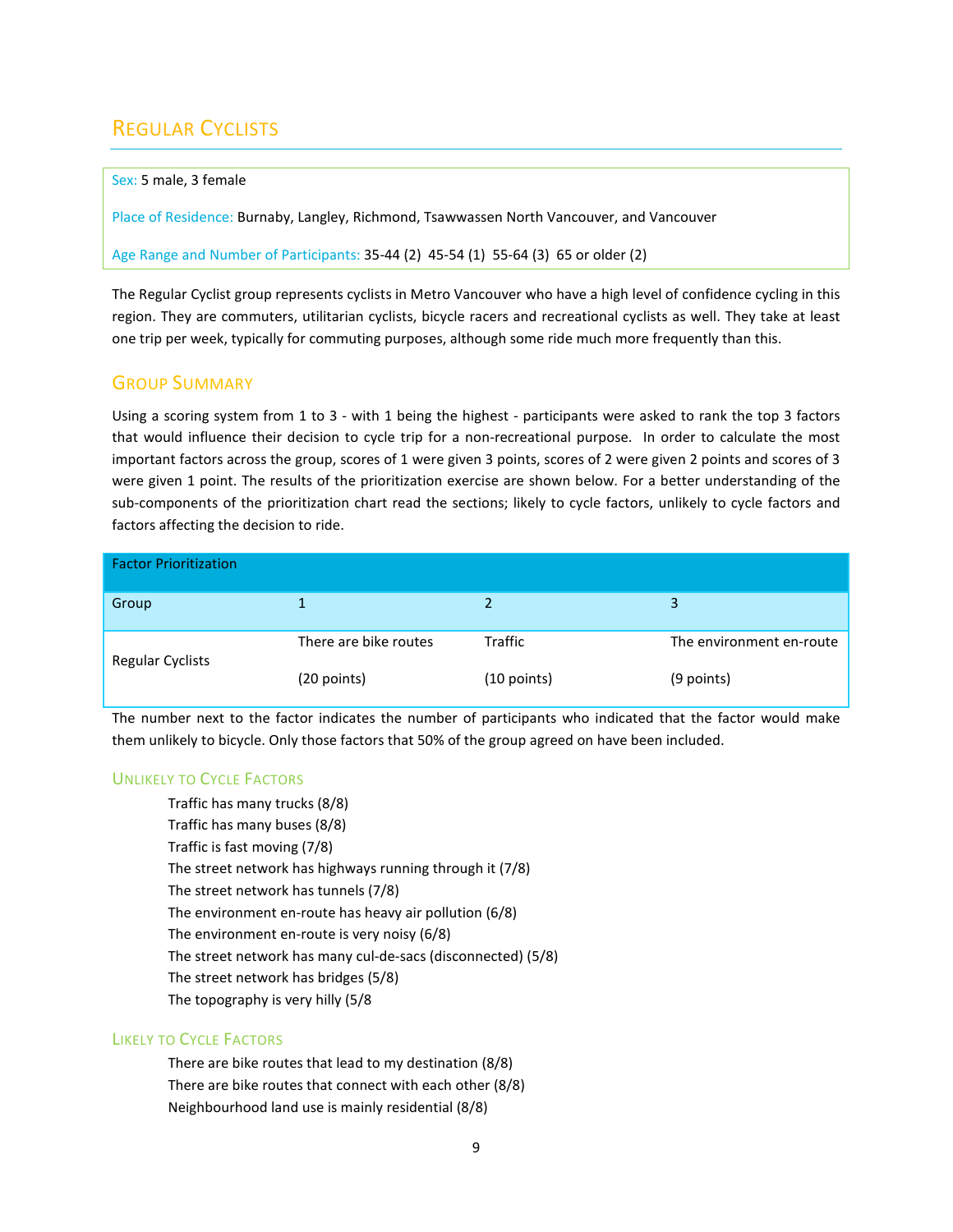Neighbourhood land use is mainly parks (7/8) There are bike routes that have bike symbols marked on the pavement (7/8) There are bike routes that have a barrier separating bikes from traffic (7/8) The topography is totally flat (6/8) The distance is between 1 - 3 km (6/8) The distance is between 3 - 5 km (6/8) The street network is on a grid with mainly long blocks (well connected) (6/8) Neighbourhood land use is a mix of uses (6/8) The population density in the area is low (6/8) The distance is under 1 km (5/8) The street network is on a grid with mainly short blocks (very connected) (5/8) There are bike routes along major roads (5/8) The topography is moderately hilly (4/8) The distance is over 5 km (4/8) Neighbourhood land use is mainly stores (4/8)

#### FOCUS GROUP DISCUSSION ON THE FACTORS AFFECTING THE DECISION TO RIDE

Topography: "If it's a really hilly one, you might think twice." Topography does affect decisions to cycle and routing for regular riders. On the questionnaire, five participants indicated that very hilly topography would make them less likely to cycle. In discussion, they said they plan their routes (using bike maps) to avoid the steepest areas of Metro Vancouver. However, if presented with hills once en-route, regular cyclists would do their best to tackle them. "If its too steep then just push it," commented one participant. Alternatively, one regular cyclist in this group, commented, "I like the hills…. they are not a consideration."

Distance: "Time is more important." Echoing the views of the VACC group, the regular cyclists thought about this issue in terms of time, rather than distance. Several participants identified 30 minutes of riding as an appropriate amount of time. One participant indicated that the decision to purchase a new home was based on a 30 minute commute time to work by bicycle.

The Environment: "When I can smell that diesel or gas fumes, I avoid it" In the discussion around air and noise pollution the regular cyclists were more concerned about the conditions responsible for generating high level of pollution (large trucks, high volumes of traffic and the presence of diesel buses) rather than the pollution itself. Some commented they would choose a route that was more aesthetically pleasing, or a route with less traffic, and that they would consider the traffic at the time of day when picking a route. Questionnaire results indicated that the noise and air pollution were extremely important to this group, 6 participants indicated that both of these would affect their route choice.

Traffic: "In Langley you get on the sidewalk, or you get run over." Traffic was a very important issue for regular cyclists. The presence of trucks and buses on the route was a major deterrent to riding in traffic. Some riders would avoid traffic by taking residential streets to their destination, even if this meant taking a route that required more travel time. This is an important trade off to note, as travel time is more important to riders than distance. Others participants would avoid high traffic situations, unless they were provided with a designated bike lane on the street.

Network: "With curvilinear you're almost always going to be headed in a direction you don't want to go." The consensus reached by the regular cyclists was that a grid network is typically easier to ride on than a curvilinear pattern, unless the latter is marked as a designated bike route. One participant noted that in certain areas of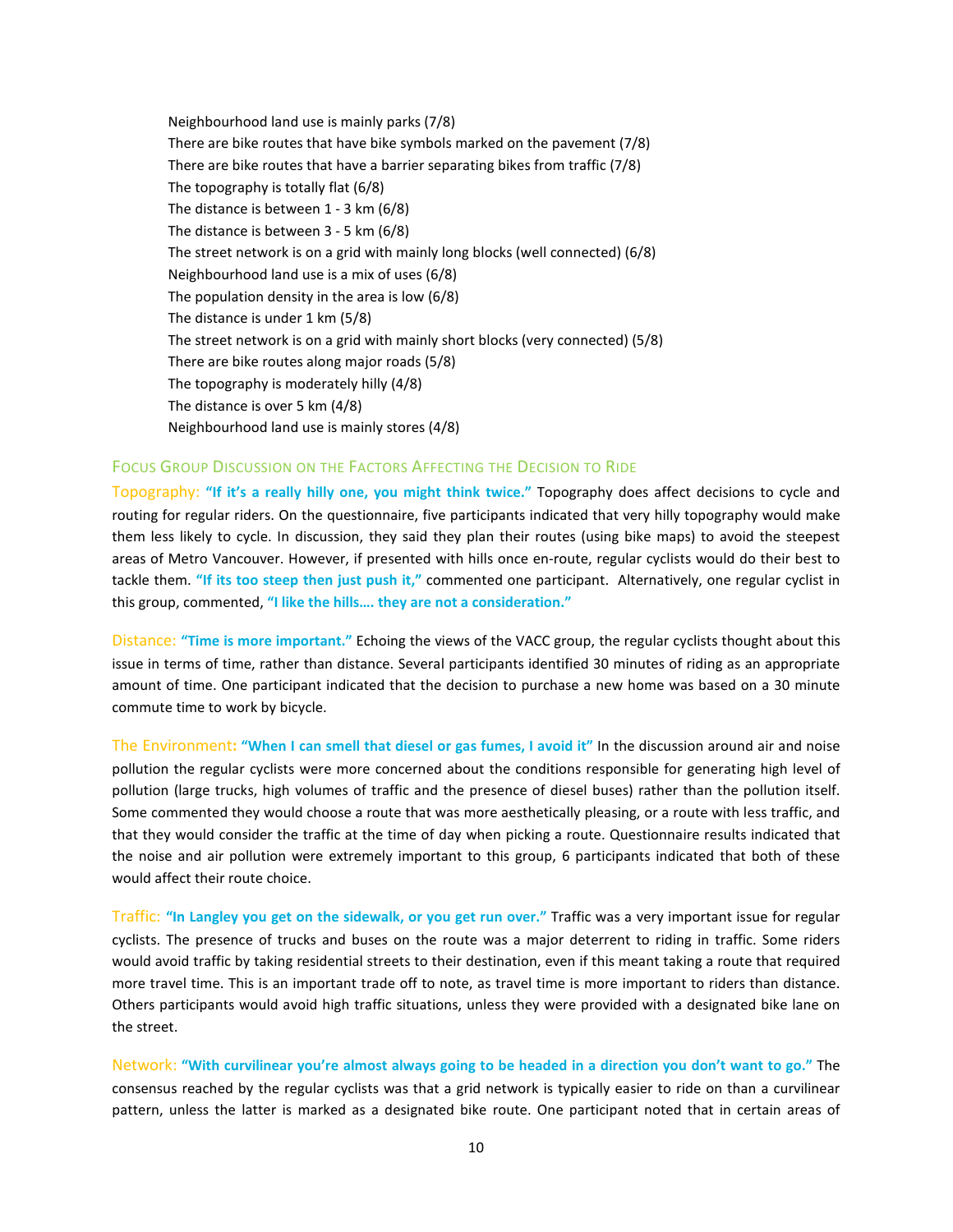Richmond the city has made an effort to connect cul-de-sacs, which can provide a direct route to destinations away from heavy traffic flow. The preference of this group was for long blocks, allowing the rider to maintain speed. Highway crossings on the route were a deterrent, as participants did not feel confident judging the speeds of cars travelling at 90 - 100 km/hr.

Bridges & Tunnels: "If there is an appropriate lane, I don't mind crossing bridges." The regular cyclists had mixed views about travelling on bridges in Metro Vancouver. They agreed that some bridges were well designed for cyclists, while others such as the Burrard Bridge and the Second Narrows Bridge were not comfortable. For this group of cyclists to feel safe on a bridge, the grade must not be too steep and there must be adequate space to make them feel comfortable. When asked what about the Burrard Bridge made them feel uncomfortable, one participant commented that "it is theoretically divided between pedestrians and bikes, but it is too narrow for either of them."

Bike Routes: "One thing that I find awkward is where I have a designated area on a road, where I've got parked cars and a lane of traffic and I'm sandwiched between the two, I find that very unsafe." Bike facilities were a major issue for this group. While some said they would not ride on anything other designated as a bike route, a few mentioned they felt safer riding as another vehicle in traffic. Several individuals were very concerned with speed- they wanted a very fast route where they did not have to lose momentum down at lights, traffic diverters or paths. All were concerned about the safety of bike routes- mentioning downtown routes- the preference was not to be riding next to parked cars, for fear of drivers pulling out, or opening doors. This group also wanted bicycle specific roads, where only local traffic would be allowed to travel. This group was suggested better facilities and signage was needed on bike routes in the suburbs.

Land Use: "I don't find the suburbs set up for bicycles. Its not easy to do your everyday chores because of the distances." The regular cyclists were mixed on their opinions about land use. They prefer to ride in areas with trees to screen them from nearby smog or near parks. However, they also wish to minimize the amount of time it takes them to reach their destination. The more confident riders (a former road racer and a tri-athlete) has less concerns about land use. "To me neighbourhood land use is not important." If the traffic is not bad, and the pavement is good they will ride through. Other riders wanted to ride through calmer, residential areas, although they still had concerns about visibility through intersections in these areas.

Residential Density: The density of a neighbourhood does not appear to be a factor for regular cyclists. Only one participant indicated that a high density residential area might make them less likely to cycle there. One participant recognized that high density living is often associated with less parking and suggested that "If I couldn't park my car, I'd be more likely to on a bicycle."

#### OTHER FACTORS

Safety: The main theme that came out of this session was that regular cyclists will ride in many conditions regardless of how safe it is. This does not mean they do not want improved facilities. Safety was a critical factor to this group and was defined in a number of ways. Safety meant improved facilities to store their bicycles, dedicated bicycle lanes, better lighting at night and improved road surfaces.

Bikes on Transit: The commuter cyclists within the group suggested that they would like to have more access to transit with their bicycles, specifically the Sky Train. Several participants wanted to see a dedicated car on the train for cyclists.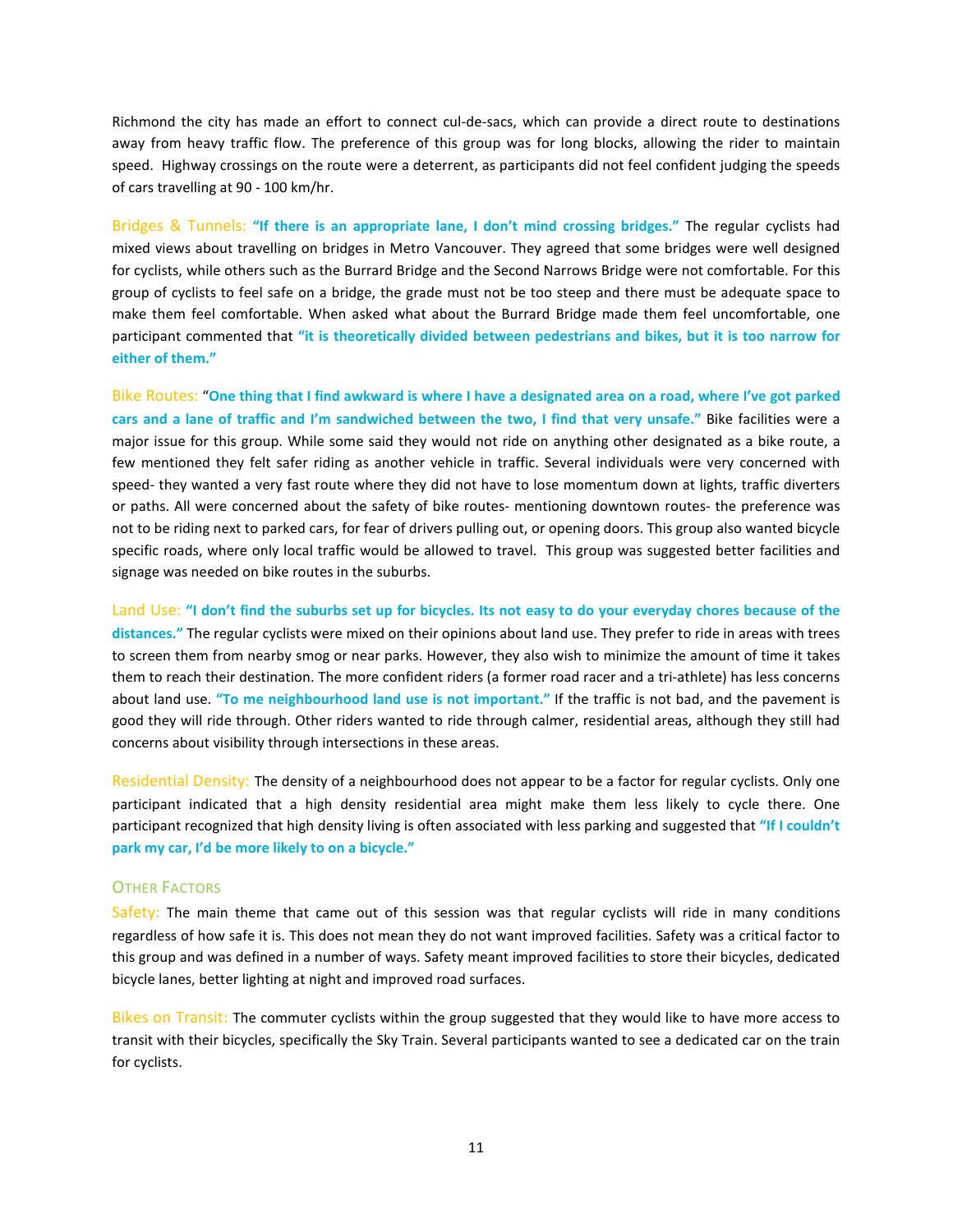Road Condition: Riders who spent time commuting along major streets were upset at the amount of garbage and gravel present at the edge of the bike lane. They felt this made them less safe riding in these spaces, as a portion of their lane was now full of garbage, pushing them closer to cars. Additionally, the regulars were concerned about pot holes, drains and other disturbances to the bike lane that were not designed with cyclists in mind.

## **OCCASIONAL CYCLISTS**

Sex: 4 male, 3 female

Places of Residence: Burnaby, North Vancouver, Port Moody, Coquitlam, Vancouver

Age Range and Number of Participants: 25-34 (1) 35-44 (1) 45-54 (3) 65 or older (2)

The occasional cyclists were Metro Vancouver residents who are comfortable riding their bicycles, although they tend to do so in fair weather conditions and for recreational rather than utilitarian purposes (6 of 7 self identified as recreational). Collectively they have many years of cycling experience for recreational, utilitarian and sport purposes. Riders in this group expressed a desire to cycle more frequently, but were held back by barriers to be discussed in more detail.

## GROUP SUMMARY

Using a scoring system from 1 to 3 - with 1 being the highest - participants were asked to rank the top 3 factors that would influence their decision to cycle trip for a non-recreational purpose. In order to calculate the most important factors across the group, scores of 1 were given 3 points, scores of 2 were given 2 points and scores of 3 were given 1 point. The results of the prioritization exercise are shown below. For a better understanding of the sub-components of the prioritization chart read the sections; likely to cycle factors, unlikely to cycle factors and factors affecting the decision to ride.

| <b>Factor Prioritization</b> |                       |            |                    |  |
|------------------------------|-----------------------|------------|--------------------|--|
| Group                        |                       |            | ્ર                 |  |
| <b>Occasional Cyclists</b>   | There are bike routes | Traffic    | The street network |  |
|                              | (14 points)           | (7 points) | (4 points)         |  |

The number next to the factor indicates the number of participants who indicated that the factor would make them unlikely to bicycle. Only those factors that 50% of the group agreed on have been included.

## UNLIKELY TO CYCLE FACTORS

Traffic has many trucks (6/7) Traffic is fast moving (5/7) Traffic has many buses (5/7) The street network has highways running through it (5/7) The street network has tunnels (5/7) The environment en-route has heavy air pollution (5/7) The environment en-route is very noisy (4/7)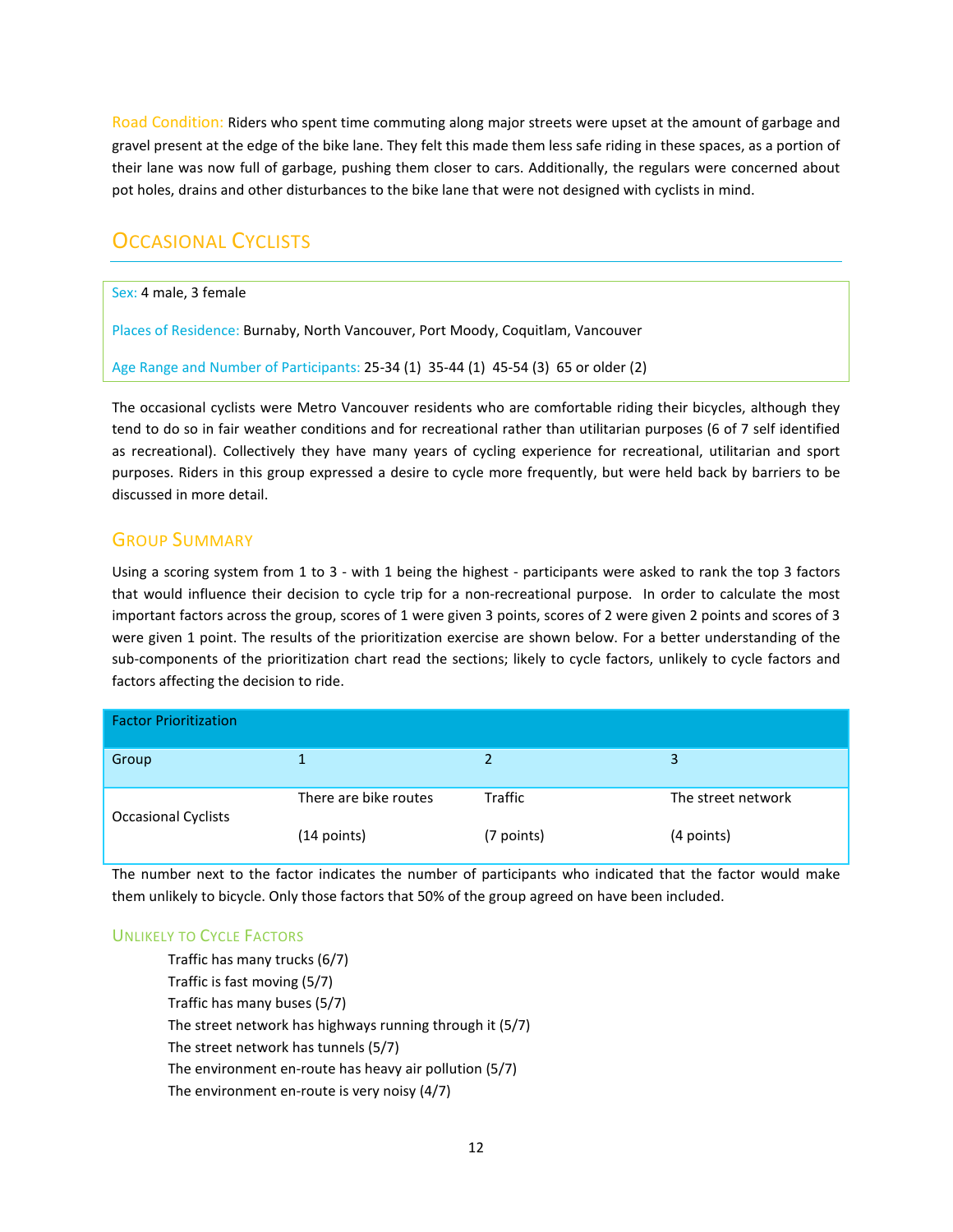Neighbourhood land use is mainly industrial (4/7)

#### LIKELY TO CYCLE FACTORS

There are bike routes that have a barrier separating bikes from traffic (7/7) The distance is between 3 - 5 km (7/7) Neighbourhood land use is mainly parks (7/7) Neighbourhood land use is a mix of uses (7/7) The distance is between 1 - 3 km (6/7) There are bike routes that lead to my destination (6/7) There are bike routes that connect with each other (6/7) There are bike routes that have symbols marked on the pavement (6/7) The topography is totally flat (5/8) The distance is under 1 km (5/8) The street network is on a grid mainly with short blocks (very connected) (5/8) The street network is on a grid mainly with long blocks (well connected) (5/8) Neighbourhood land use is mainly residential (5/8) The distance is over 5 km (4/8) The street network has bridges (4/8) There are bike routes along major roads (4/8)

#### FOCUS GROUP DISCUSSION ON THE FACTORS AFFECTING THE DECISION TO RIDE

Topography: "If I were to ride to work I would prefer a sort of flat or mildly hilly terrain. I don't want to kill myself before I get to work." The varied level of cycling experience was evident in this group during the discussion on topography. Some riders found the hills challenging and fun, especially when riding for recreational purposes. When they considered topography from a utilitarian standpoint, there was consensus that having detours around hills or minimizing the impact of topography would be critical for attracting new riders into commuting. They also mentioned the importance of this factor for people with health problems or low energy levels after a day at work.

Distance: "Its time more than distance." "If I could ride to work from home in a half hour, I wouldn't think twice about it." The occasional cyclists commented that a half an hour trip time on a bicycle was a reasonable limit for utilitarian purposes. In the discussion time and distance did not seem to be as important to this group as to the VACC and Regular cyclist groups. Interestingly, the questionnaire revealed that distance was more important in the decision to cycle than the previous two groups. Particularly, distances over 5km, which three of seven participants indicated would negatively influence their decision to ride.

The Environment: "I remember going for bike rides in Tokyo and commuting around there and I would come home and there was black gunk in my nose because I had been riding, and we don't have that, and that's a wonderful thing to not have that." Pollution as a factor in the decision to cycle for the occasional cyclists, did not ignite as much conversation as it did with the VACC and Regular cyclist groups. Comments were made that when riding next to traffic it was bothersome, but they didn't find pollution in Vancouver very irritating. Some mentioned this is because much of their time cycling was for recreation.

Traffic: "Rush hour is good because traffic is slower, the energy is lower" On the issue of traffic, this group had less to say than the VACC or Regulars, possibly due to their typically recreational cycling allowing less exposure to traffic. The group felt it was a combination of elements rather than just traffic volume that was important to them, including motor vehicle traffic, signage, pedestrians and limited road space. With too many factors to worry about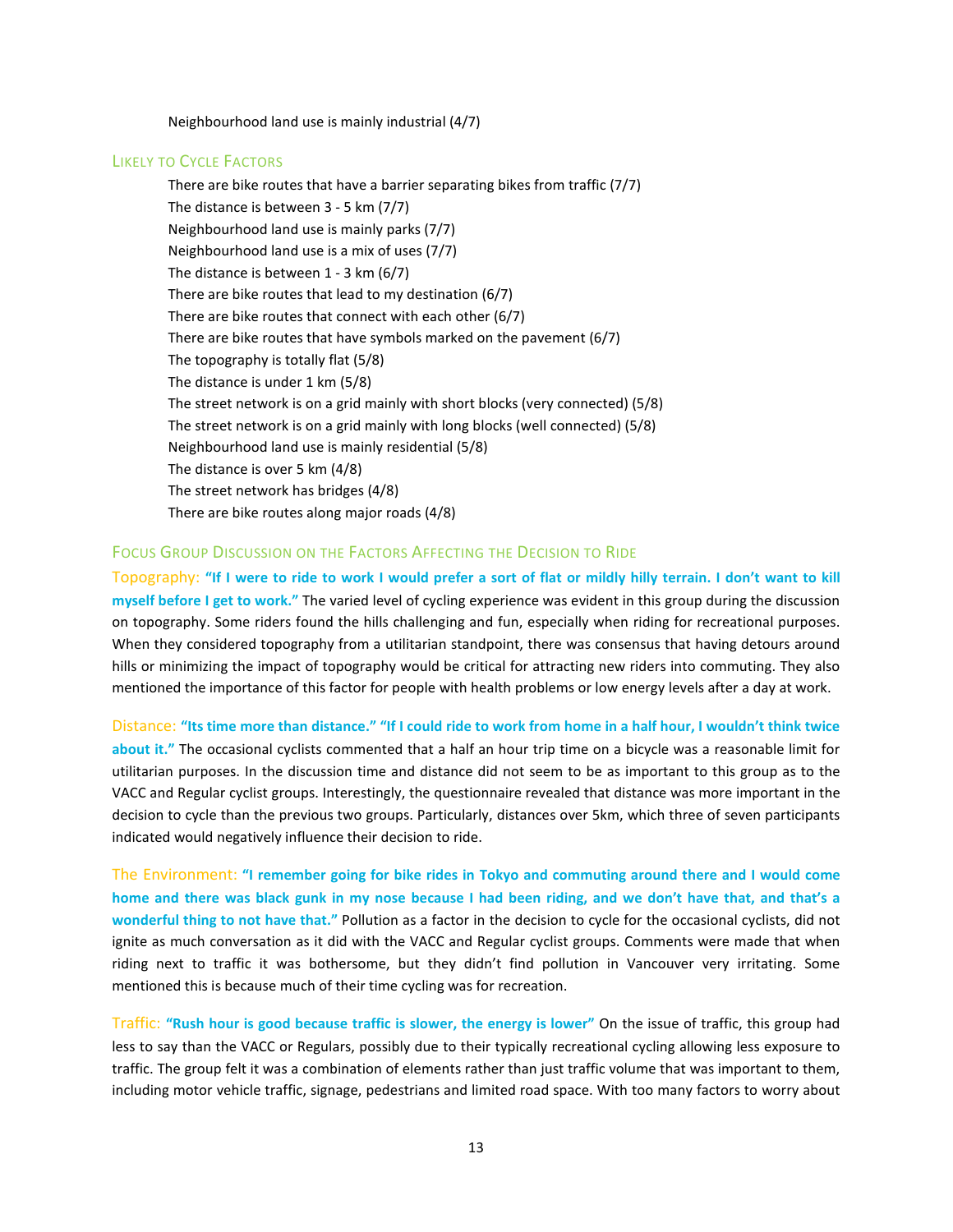they become anxious and this is when they make mistakes or have accidents. Interestingly, the questionnaire reveals that fast moving traffic or traffic with many trucks and buses is a major disincentive in the decision to cycle

Network: "If I'm commuting I find this much easier (grid network), I feel I can progress through much faster" "If you are able to reduce your downtime by having long blocks, then it is attractive to me." The occasional cyclists were very interested in the discussion of street networks, and had varied perceptions. Several participants liked he curvilinear pattern, as it reminded them of riding through a park area. Others believed that a curvilinear street pattern could be dangerous, as there is less 'eyes on the street', opportunities to get lost in cul-de-sacs and more traffic on these roads (as they are the only option for motorists). Additionally, some felt the grid pattern offered increased safety, as there would be a greater number of people on the street. For commuting purposes it was agreed that long blocks would be advantageous.

Bridges & Tunnels: "Bridges are a nightmare.""If there's room it can be a comfortable experience." "I like the Burrard Bridge simply because it is very clear where bikes must be. Having said that, my wife dislikes it intensely because you are right next to traffic." Except for one cyclist, the occasional cyclists had a limited amount of experience riding on bridges. The experience was highly variable to them and was very dependent on the presence of a pathway or barrier which made them feel comfortable and protected from traffic. Interestingly, only two participants indicated that bridges would make them less likely to cycle, while five participants felt tunnels would deter them.

Bike Routes: "I've seen some bike lanes to Coquitlam Centre and I notice them there and I thought oh that's great. So I tried them out, but unfortunately the bike lane ended and then I found myself in traffic and I was uncomfortable." There was strong consensus among the group that bike lanes were the preferred route choice when cycling, however they could use major improvements. Continuity, signage and surface quality were the most important factors. Outside of Vancouver proper, many of the participants felt they might get lost on the bike routes and suggested that signage between jurisdictions and at jog points be improved. "I don't go enough to know the routes … I like to go on the ones that are well marked, well signed… safer, suited to riding and an attractive choices"

Land Use: "I don't like riding near stores because people are parking, the doors are opening, its scary!" "I would never consider riding downtown, just driving here was scary enough." Land use was important to the occasional cyclists. They had a preference for places that were calm, aesthetically pleasing and more residential in character. The occasional cyclists also indicated on the questionnaire that industrial and commercial land uses would negatively affect their decision to cycle for a utilitarian trip, something not mentioned by the VACC and Regular cyclist groups.

Residential Density: "I find it mostly neutral." In the discussion there was group consensus that residential density was not a factor, nor the height of buildings as long as the route was safe at the ground level. Interestingly, three participants from the occasional cyclist group indicated on the questionnaire that a very high residential density would make them less likely to cycle in an area. This is in contrast to the two previous groups who would cycle in essentially any condition.

#### OTHER FACTORS

Safety: "I think if were really going to try to see greater ridership we have to ensure that there is better accommodation so that its safe and people want to use them (bike facilities)." The perception of safety was the primary barrier to cycling more of for the occasional cyclists. If this group of riders could be made to feel more safe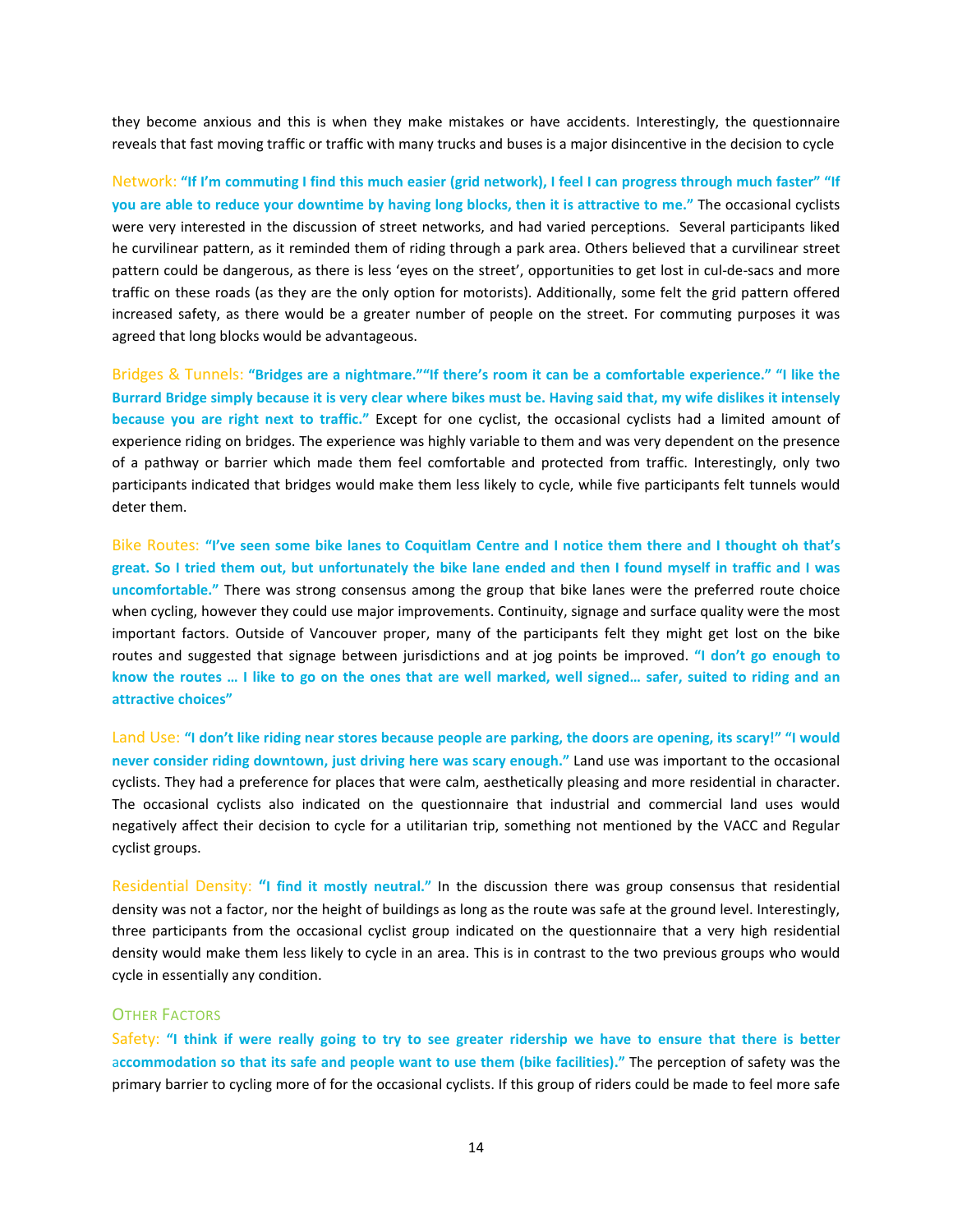cycling, they would likely increase the amount they ride. Safety for this group seemed to mean safe routes, separated from traffic in safe areas of the city, with secure storage spaces at their destinations.

Safe Storage: In addition to having a safe route, this group was very concerned about safe storage spaces. The group perception was that theft of bicycles was high in Vancouver. Five of seven participants made written comments on their questionnaires related to theft and the provision of safe storage spaces, especially at transit hubs and workplaces.

# POTENTIAL CYCLISTS

Sex: 3 male, 5 female

Places of Residence: North Vancouver, Coquitlam, Vancouver, University Endowment Lands

Age Range and Number of Participants: 25-34 (1) 35-44 (2) 45-54 (4) 55-64 (1)

Potential cyclists represent Metro Vancouver riders who cycle typically less than once a month to not at all in the last year. They may cycle more for recreation, and many mentioned they cycled for many years in the past. Members of this group would consider cycling more if the right conditions were in place. Health, family and job commitments are barriers to increased levels of cycling.

## GROUP SUMMARY

Using a scoring system from 1 to 3 - with 1 being the highest - participants were asked to rank the top 3 factors that would influence their decision to cycle trip for a non-recreational purpose. In order to calculate the most important factors across the group, scores of 1 were given 3 points, scores of 2 were given 2 points and scores of 3 were given 1 point. The results of the prioritization exercise are shown below. For a better understanding of the sub-components of the prioritization chart read the sections; likely to cycle factors, unlikely to cycle factors and factors affecting the decision to ride.

| <b>Factor Prioritization</b> |                       |                    |                |                |
|------------------------------|-----------------------|--------------------|----------------|----------------|
| Group                        |                       |                    | 3              | 4              |
| <b>Potential Cyclists</b>    | There are Bike Routes | The Street Network | The Topography | <b>Traffic</b> |
|                              | $(16$ points)         | $(13$ points)      | (9 points)     | (8 points)     |

The number next to the factor indicates the number of participants who indicated that the factor would make them unlikely to bicycle. Only those factors that 50% of the group agreed on have been included.

## UNLIKELY TO CYCLE FACTORS

Traffic has many trucks (7/8) Traffic has many buses (7/8) The environment en-route has heavy air pollution (7/8) Neighbourhood land use is mainly industrial (7/8) Traffic is fast moving (6/8) The distance is over 5 km (6/8)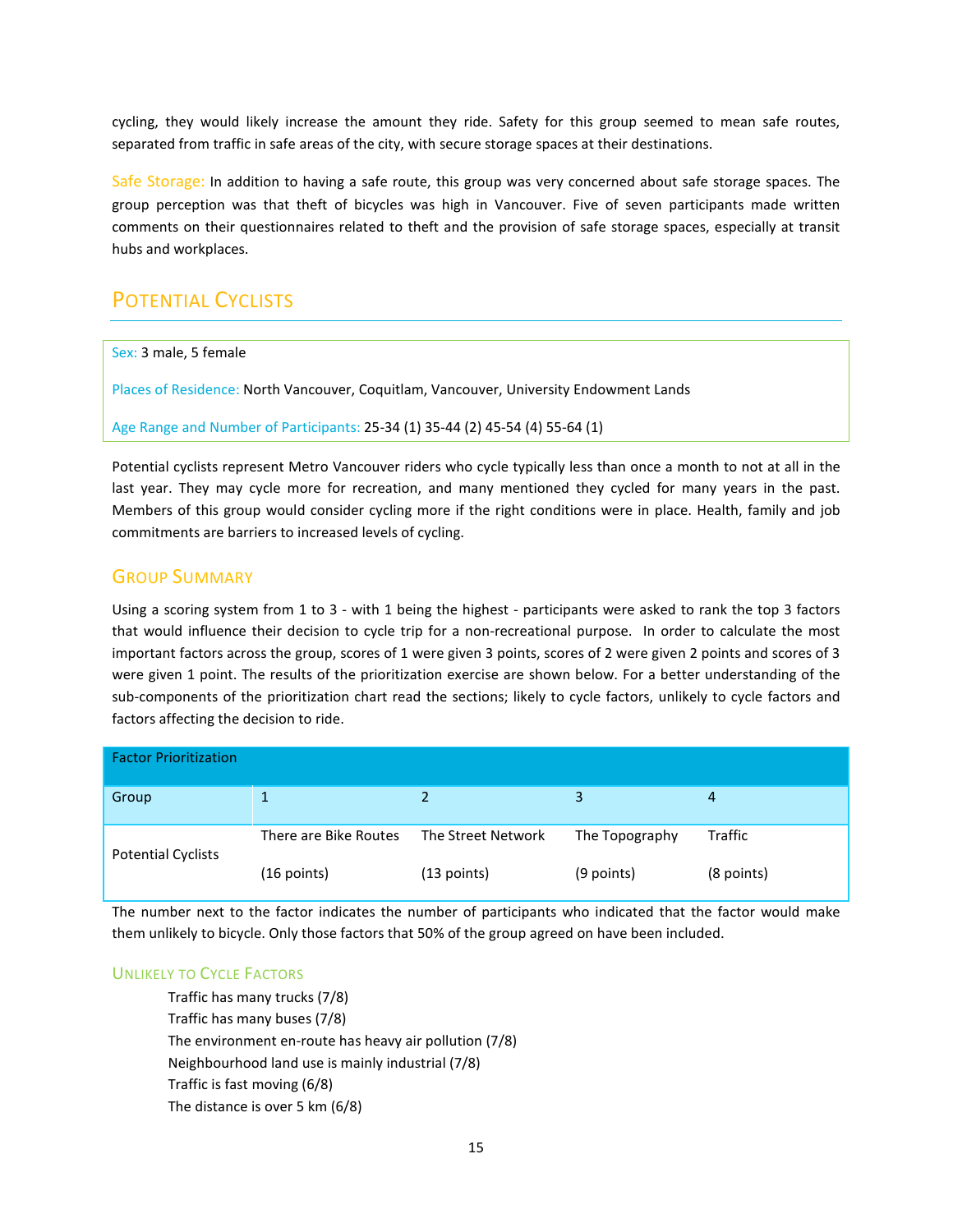The topography is very hilly (5/8) The street network has highways running through it (5/8) The street network has bridges (5/8) The street network has tunnels (5/8) The environment en-route is very noisy (4/8)

#### LIKELY TO CYCLE FACTORS

There are bike routes that lead to my destination (8/8) There are bike routes that connect with each other (8/8) Neighbourhood land use is mainly parks (8/8) The topography is totally flat (7/8) There are bike routes that have a barrier separating bikes from traffic (7/8) Neighbourhood land use is mainly residential (7/8) There are bike routes that have bike symbols marked on the pavement (6/8) The distance is under 1 km (5/8) The distance is between 1 - 3 km (5/8) The street network is on a mainly with short blocks (well connected) (5/8) The topography is moderately hilly (4/8) The distance is between 3 - 5 km (4/8) The street network is on a grid mainly with long blocks (4/8) There are bike routes along major roads (4/8) The population density in the area is low (4/8)

#### FOCUS GROUP DISCUSSION ON THE FACTORS AFFECTING THE DECISION TO RIDE

Topography: "I will avoid going up a hill at any cost." "Hills are a big problem for me because I don't have the strength or endurance." Participants in the potential group were polarized in their views towards topography. Those with health impairments were very unlikely to cycle in hilly environment. Alternatively, participants who did not specifically state a health impairment and were in good physical shape commented that hills were not a factor, unless they commuting to work and needed to look professional. Five of the eight participants indicated that very hilly topography would make them unlikely to cycle.

Distance: "It's how long it takes you to get there, more than distance." The potential cyclists achieved group consensus that travel time is more important than travel distance. Six of eight participants indicated on their questionnaire that they would be less likely to cycle for trips over 5km, very different than the results of the other three groups. The data all suggests that their trips are short and mainly for recreational purposes. Throughout the session these cyclists had a hard time imagining cycling for any purpose other than recreation.

The Environment: "I wouldn't want to cycle if it was dirty and smoggy." "I do check the pollution index. If you're asthmatic or if you have any lung conditions, biking is good for you, but not in certain times." Cyclists in this group did not have the same level of experience riding in pollution or noise as the other three groups. This group tends to ride for pleasure, suggesting that they may ride in areas away from environmental nuisances. The results of the prioritization exercise indicate that the environment is of low importance relative to the other seven factors. However, seven of the eight participants indicated that heavy air pollution would deter them from riding and four of the eight indicated that very noisy routes would make them less likely to cycle.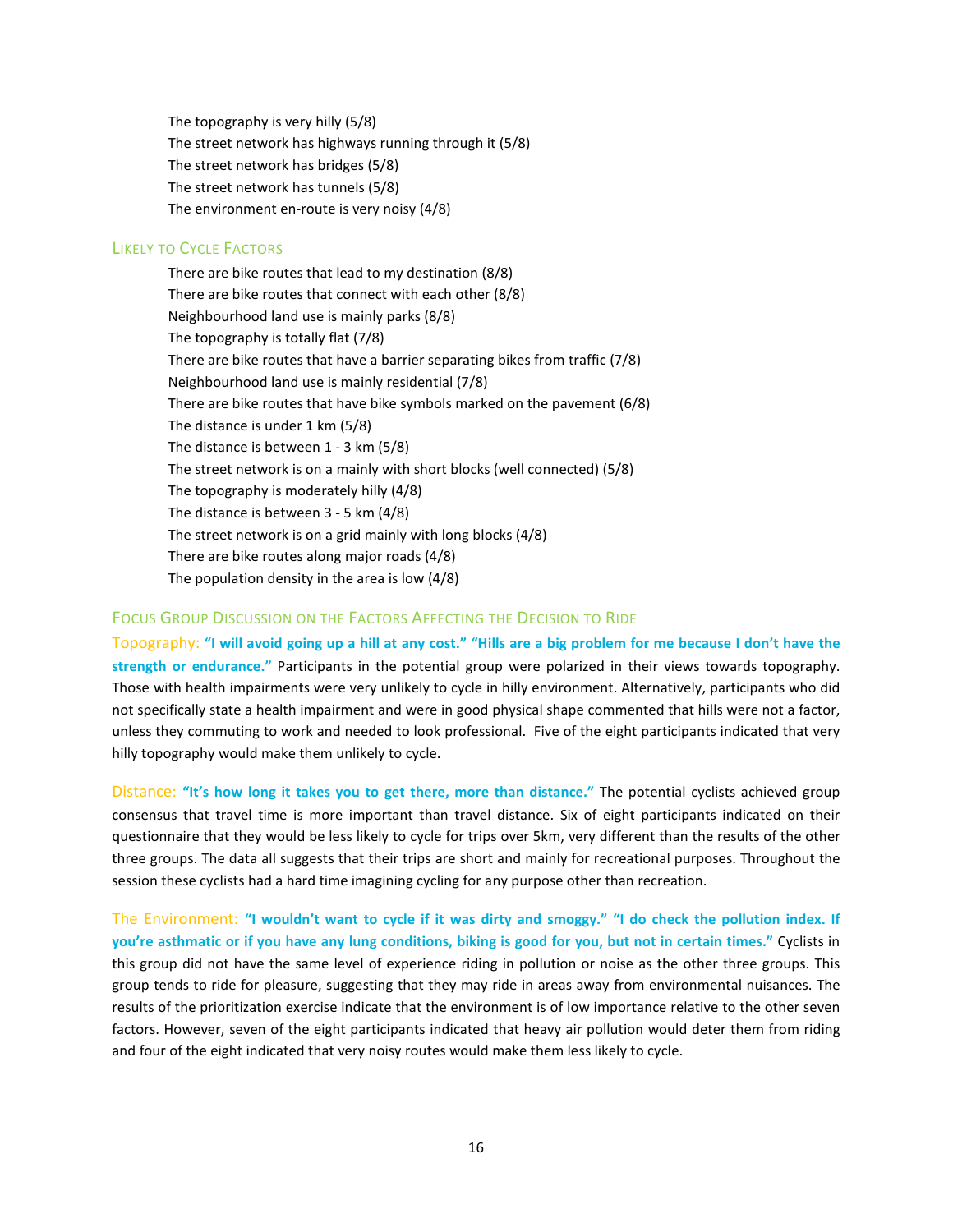Traffic: "It's kind of a fact of life, but in an ideal world it would be nice to get rid of it all." In the decision to cycle, traffic is a major deterrent for potential cyclists. This includes not only moving traffic but parked cars as well. The type of traffic was very important to this group. Roads with heavier bus or truck traffic would make them less likely to cycle. Results from the questionnaire indicated that traffic was the fourth most important factor overall. All of the sub-components of traffic were very important to the group. Seven of the eight participants indicated that traffic with heavy trucks and many buses would make them less likely to cycle, while six of the eight participants indicated that fast moving traffic would make them less likely to cycle.

Network: "Absolutely the (grid) street pattern would be my preference if I was going to work." The potential cyclists raised some interesting concerns about street network that had not been mentioned by previous groups. Specifically, one participant drew attention to the fact that some utilitarian trips are made by families, so the network should be designed for the safety of families who may be travelling to school or extra curricular activities (i.e., cut-throughs, routes without alleys). Additionally the perception of safety on grid and curvilinear streets was extremely varied. Some felt safer on curvilinear because of the reduced traffic flow, while other disliked it because you could not see the traffic coming. Overall, the network was the second most important factor.

Bridges & Tunnels: "I avoid the Burrard Street Bridge. I'll take it, but I try to avoid." In the discussion of bridges and tunnels many of the group members agreed that bridges were a major deterrent to cycling. This group felt exposed to traffic on bridges and worried about conflicts with pedestrians; some would take the aqua bus or sea bus with their bikes in order to avoid having to cycle on a bridge. One bridge that potential cyclists liked was the Number 2 Road bridge in Richmond, which felt safe in this space thanks to the physical barrier. Questionnaire results showed that five of the eight participants would be less likely to if their route had bridges and tunnels.

Bike Routes: "Love them." "The more you feel separated from traffic, the safer you feel." The presence of safe bike routes, especially those that allow for continuous travel, is the most important factor for potential cyclists. Some cyclists within the potential group felt terrified at times and were not convinced of the safety of the existing bike lanes in Vancouver, especially when travelling with children. While riding potential cyclists are worried about conflicts with pedestrians and other cyclists. Some group members suggested that if their confidence level could be increased they would feel comfortable riding on the existing routes.

Land Use: I grew up cycling all around my neighbourhood – I can't imagine letting my kids bike in our neighbourhood now – to nurture generations of cyclists we must focus on kids and safety. Due to time constraints with the potential cyclists group, the moderator did not have an opportunity to discuss the issue of land use in any detail. However, questionnaire results indicated that industrial land uses would negatively influence six of eight potential cyclists likelihood of taking a trip by bicycle. Alternatively, land use that is residential or mainly parks would positively influence the decision to cycle for seven and eight of eight participants, respectively.

Residential Density: Due to time constraints residential density was not discussed by this group. However, questionnaire results are consistent with the other groups and indicate that potential cyclists regard residential density as a neutral factor. The group was split between those who would be likely to cycle under very high, moderate and low residential densities and those who identified it as not a factor in their decision.

## **OTHER FACTORS**

Safety: For potential cyclists safety seemed to be perceived as having a wide separated lane, preferably with a physical barrier from traffic. This was mentioned over and over by participants as being extremely important to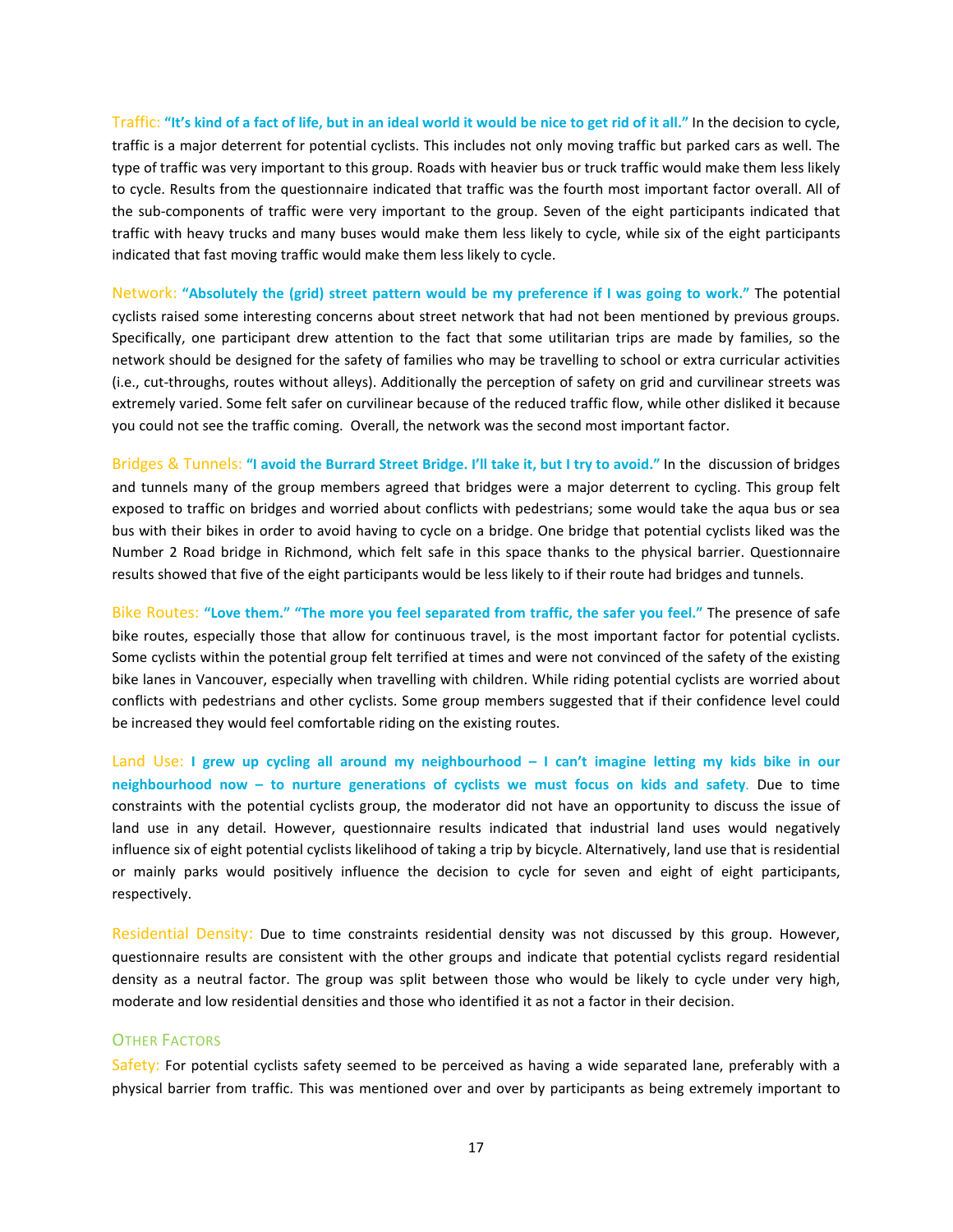them. This was especially true for one participant who wanted to ride an adult tricycle which is wider than a typical bicycle.

Secure Storage: "I'd leave a bike in the city all the time, so I could ride in the city." Secure storage again arose as a major factor. Potential cyclists were very worried about the safety of their bicycles, as their bikes represent a major investment to them. All eight participants mentioned the need for secure long term storage on the comments section of their questionnaire.

End of Trip Facilities: "Shower facilities at work" Potential cyclists made it clear that their current employers were not doing enough to promote cycling through the provision of appropriate shower and change facilities in the work place.

## VANCOUVER AREA CYCLING COALITION

Sex: 6 male, 2 female

Places of Residence: Surrey, Burnaby, Port Moody, New Westminster, Richmond and Vancouver

Age Range and Number of Participants: 35-44(1) 45-54 (4) 55-64(1) 65 or older (2)

The VACC group represents cyclists in Metro Vancouver with a very high level of confidence cycling in this region. They are cycling advocates who participate in local cycling events (such as bike to work month and commuter cycling skills workshops). The participants in this group cycle daily for utilitarian purposes in most weather conditions.

## GROUP SUMMARY

The VACC group failed to prioritize the 8 factors on the questionnaire during the session.

The number next to the factor indicates the number of participants who indicated that the factor would make them unlikely to bicycle. Only those factors that 50% of the group agreed on have been included.

### UNLIKELY TO CYCLE FACTORS

The topography is very hilly (6/8), The Environment en route has heavy air pollution (6/8) Traffic is fast moving (6/8), Traffic has many trucks (6/8), The environment en route is very noisy (4/8),

### LIKELY TO CYCLE FACTORS

To topography is totally flat (7/8) There are bike routes that lead to my destination (7/8) There are bike routes that connect with each other (7/8) There are bike routes that have a barrier separating bikes from traffic (7/8) The distance is between 3 - 5 km (6/8) The distance is over 5 km (6/8) The street network is on a grid - mainly with long blocks (well connected) (6/8)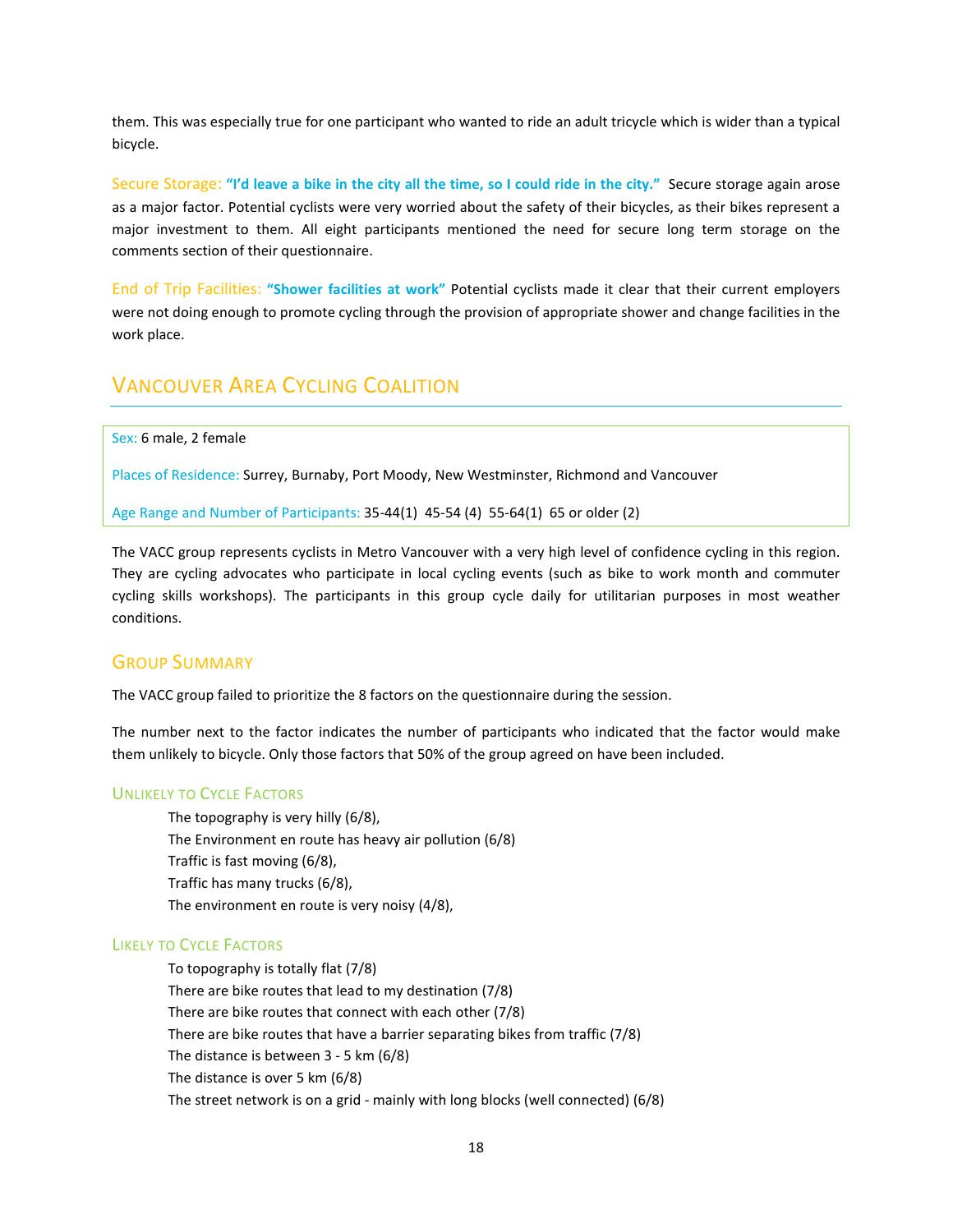The topography is moderately hilly (5/8) The street network is on a grid - mainly with short blocks (very connected) (4/8) Neighbourhood land use is mainly residential (4/8) Neighbourhood land use is mainly parks (4/8) Neighbourhood land use is a mix of uses (4/8) The population density in the area is low (4/8)

#### FOCUS GROUP DISCUSSION ON THE FACTORS AFFECTING THE DECISION TO RIDE

Topography: "I don't know anybody that likes to ride up hills, I try to keep my altitude level." Although the group agreed topography was a consideration, there was consensus that other factors (pollution level, traffic level and facility type) play into the route choice. In discussion, it was clear that most people took longer routes to avoid the steepest hills. Concerns regarding steep topography included breathing extra exhaust fumes while climbing, the additional time required to climb hills and the decreased safety associated with travelling next to moving traffic. Topography was very clearly an important factor with several participants commenting they would travel out of their way to avoid the steepest terrain in Vancouver.

Distance: "Time is more of a constraint than distance. Its not that its too far, its just going to take too long." Distance between origin and destination did not seem to be of particular importance to VACC participants, although they did recognize that for new riders, the distances could be much more important. The focus on this factor shifted to the amount of time it took to get to a destination. Particularly related to distance was the amount of time it took to get prepared for a bike ride. "It takes too long to get the biking gear ready, if its under 1 km I'm not going to bike, I will walk. Its not worth turning into a Martian to bike 1 km. You just go out with an umbrella."

The Environment: "I'll grit my teeth and put up with it (pollution). But I hate it and I find it an insult that there is such a disregard for our health generally." Pollution was a major factor in the decision to ride for VACC members. Participants used strong words, such as hate, to describe how they felt about areas with high noise or air pollution. There was a consensus that if a less polluted route was within close proximity, they would detour to avoid being exposed to pollution. Noisy environments also raised strong negative feelings. "I just hate it- all types of air and pollution- I would go a lot out of my way to avoid it"

Traffic: "The encroaching volume of traffic is rendering the bike lanes inadequate" Traffic is an important issue. Pparticipants would definitely travel on alternative routes to avoid heavy traffic. The impact of traffic was dependant on the quality of bike facility- most VACC riders felt comfortable riding next to traffic, but did have concerns regarding the speed of the traffic relative to their own speed, the volume of traffic and the presence of parked cars along the side of the road were important considerations. Participants would definitely travel on alternative routes to avoid heavy traffic, even if that meant taking a steeper or more circuitous route.

Network: "All gets back to this issue of encountering vehicles" VACC participants realized that the design of the network impacts travel speed, and suggested a preference for the network type that best minimizes down time at intersections and bike-car interactions. Participants felt frustrated by constant starting/stopping at intersections, as this forced them to loose momentum and be exposed to air pollution from idling cars. One participant suggested that streets with cul-de-sacs could be faster than travelling on a grid pattern, especially in Surrey, where these dead end streets are connected for pedestrian and cyclist use only. "The purpose of the trip dictates the importance of the network."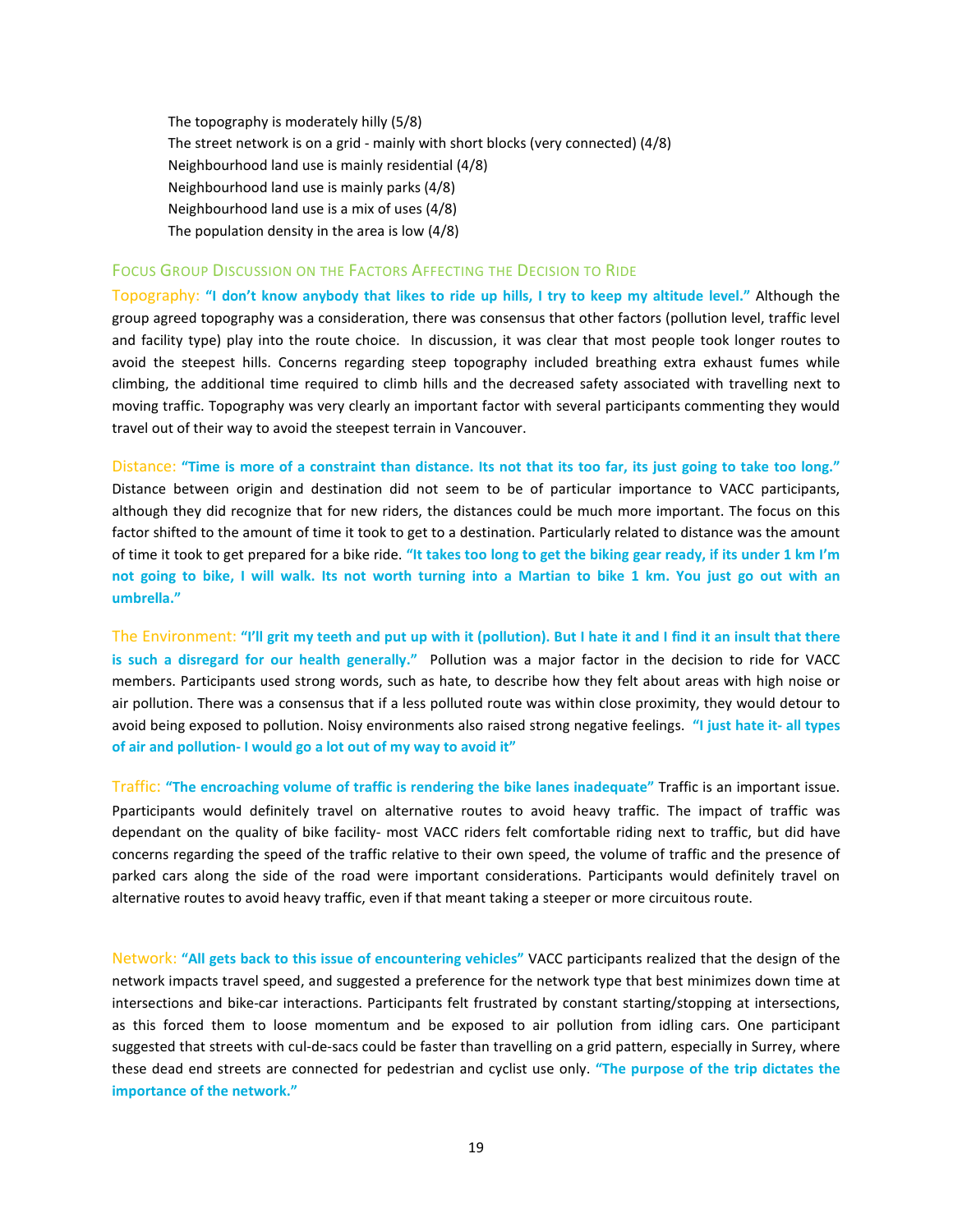Bridges & Tunnels: "The bike lane is next to a drop (Burrard Bridge) and if your front wheel goes off that drop, you're toast!" The issues regarding bridges were mainly about connectivity to bicycle facilities at either end and about perceived rider safety, both from cars and with pedestrians on shared facilities. There was consensus that the Burrard Bridge as it currently exists is not comfortable for cyclists and that it could be a deterrent to getting more people cycling in the region. Safety was the main concern around bridges, especially the rider perception of safety. There was consensus that the Burrard Bridge as it currently exists is not comfortable for cyclists and that it could be a deterrent to getting more people cycling in the region.

Bike Routes: "The bike routes are really key for me. Without those bike routes I would not have been happy to start cycling" (for commuting purposes). VACC members rely on bike routes for daily routing. In terms of improvements, standardization across the region was a main theme. It was noted that the bike route design south of the Fraser River differs from north of the Fraser. Another issue was signage, as it is possible to miss the connections between the existing bike routes, especially outside Vancouver. Traffic calming on bike routes was also of key, adding both traffic circles and diverters, and one participant suggested that bike routes should be fully closed to all non-local traffic.

Land Use: "it doesn't matter (land use), safety is the paramount factor" Land use (commercial, industrial or residential) was not a key factor for the VACC group when deciding whether to cycle or not and that speed and safety were more important than the type of area they were riding through. However, other said "land use certainly enhances my enjoyment" with many comments that routing is affected by aesthetics, given adequate time.

Residential Density: Due to the amount of time spent on other factors, residential density was not discussed by the VACC group. Examination of the questionnaire's completed by this group suggests residential density is not a deterrent in their decision to cycle, as all participants rated the various residential densities as "neutral (not a factor)" or "very likely to cycle".

#### OTHER FACTORS

In addition to the 8 factors on the questionnaire VACC members provided the following as additional factors in their decision to cycle. These comments were provided verbally or on in the space for additional comments in the questionnaire.

Safety: "are there eyes on the street?" Is it safe for a middle school child to ride? Can any age or skill level safely use this bike route, without being bothered by traffic?

Weather: "There are a lot of things that could be done to minimize weather factors. Curbs could be painted yellow so that when there is fog out there, you can see the curb coming up."

Bike Helmets: "A disincentive for a large number of people for riding a bike is the compulsory helmet law, and I'm very much against it. Its amazing how many people will not ride to work because of that." "If the route is safe, we don't need one" (a helmet).

Aesthetics: "the beauty of the street makes a difference, even if I'm commuting somewhere, unless I really have to get there fast, I will choose a route that is more attractive. Being in Europe has reminded (me) that our roads are so ugly"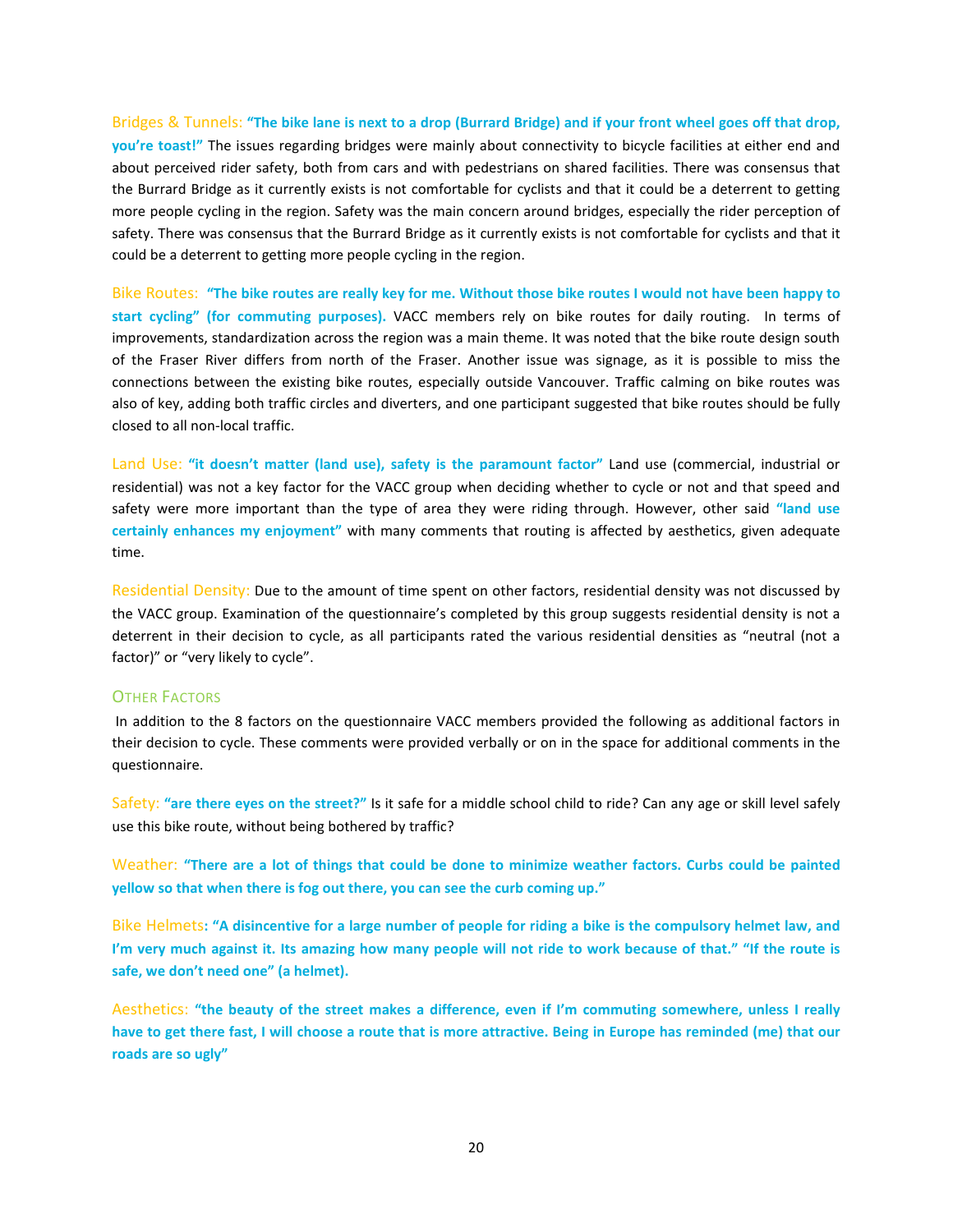Bike Parking: Many participants commented on their questionnaire that additional secure bike parking facilities are needed. A downfall of the current system is that they are not available for short term use.

Factor Prioritization: Members of this group failed to prioritize the various factors presented to them in the questionnaire. One participant suggested that it would be impossible to prioritize these factors as they are too inter-related. This comment caused the rest of the participants to decide that they too would not be able to prioritize the factors.

One participant commented that "I think this unlikely to cycle and very likely to cycle might not affect us seasoned cyclists. I think it has a significant impact on the other 80% of the people in the world who are potential bike riders. I know my kids and my wife, there's no chance they're going to ride half the places I ride. These (factors) are important, just maybe not for us."